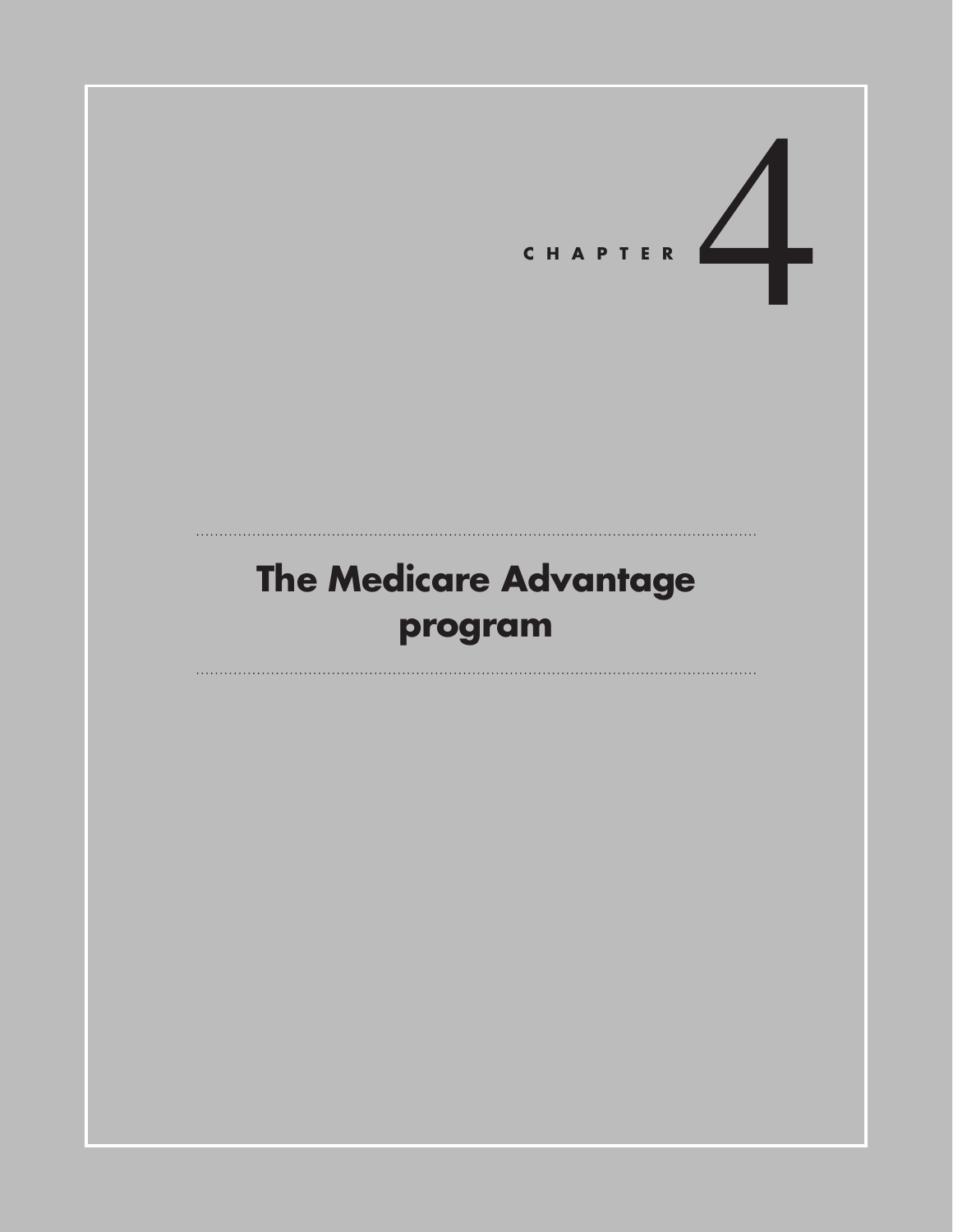# **R E C O M M E N D A T I O N S**

*(For previous recommendations on improving the Medicare Advantage program, see text box on p. 261.)*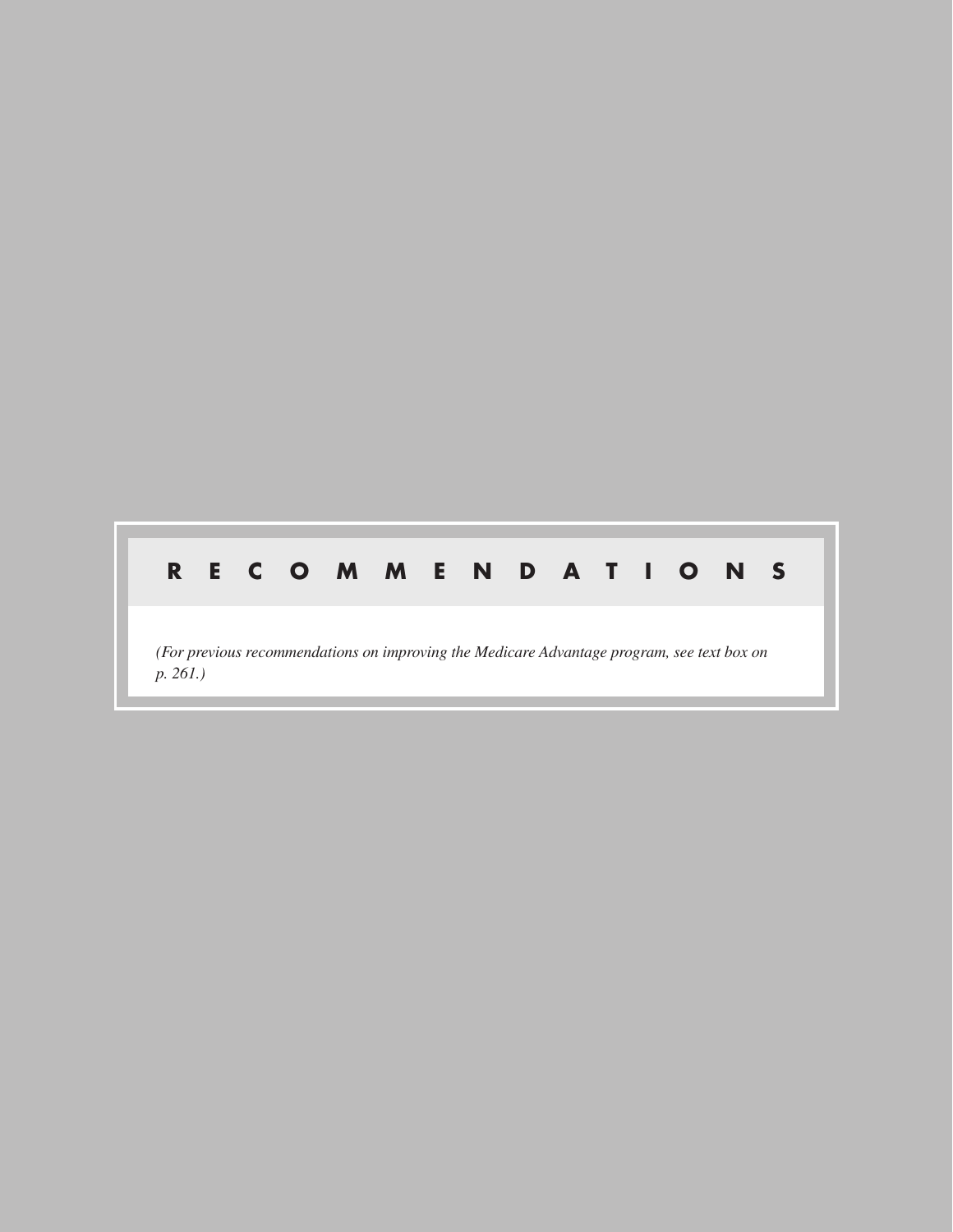

### **The Medicare Advantage program**

#### **Chapter summary**

The Medicare Advantage (MA) program allows Medicare beneficiaries to receive benefits from private plans rather than from the traditional feefor-service (FFS) program. The Commission supports private plans in the Medicare program; beneficiaries should be able to choose between the traditional FFS Medicare program and the alternative delivery systems that private plans can provide. Private plans have greater potential to innovate and to use care management techniques and, if paid appropriately, would have more incentive to do so.

The Commission also supports financial neutrality between FFS and the MA program. Financial neutrality means that the Medicare program should not pay MA plans more than it would have paid for the same set of services under FFS. Currently, Medicare spends more under the MA program than under FFS for similar beneficiaries. This higher spending results in increased government outlays and higher beneficiary Part B premiums (including higher premiums for beneficiaries in FFS) at a time when both the Medicare program and its beneficiaries are under increasing financial stress.

Most indicators of program performance—enrollment, plan availability, and quality of care—are generally positive or stable, but another measure costliness—precludes MA from achieving its goal to be efficient relative to

#### **In this chapter**

• Current status of the MA program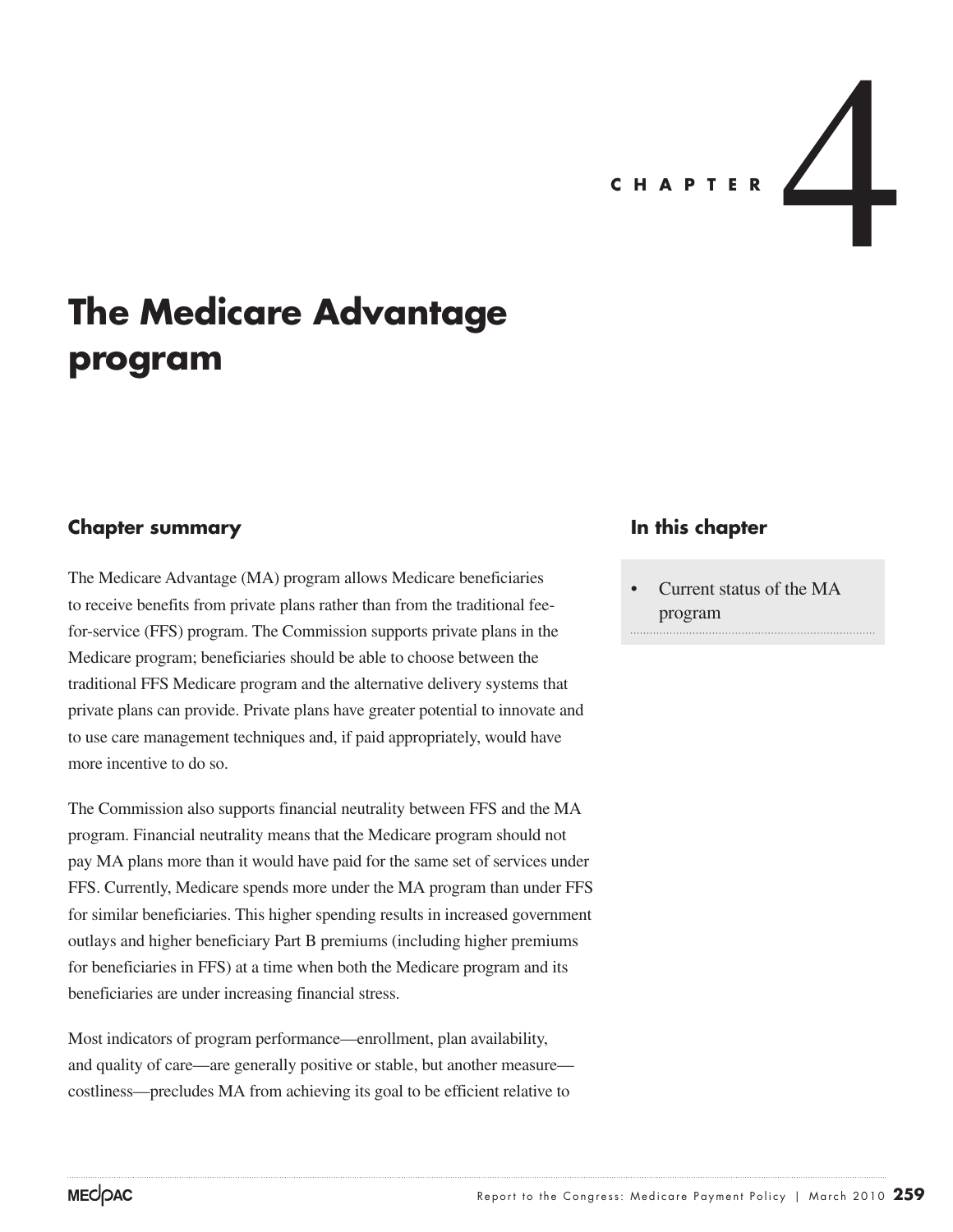FFS. MA enrollment continued to grow through 2009. Compared to 2008, when 22 percent of beneficiaries were enrolled in MA plans, as of November 2009, 24 percent of Medicare beneficiaries—10.9 million—were enrolled in nearly 4,890 MA plans. Payments to MA plans increased from \$93 billion in 2008 to \$110 billion in 2009. This amount represents 26 percent of all Medicare expenditures in 2009. In 2009, Medicare spent roughly \$14 billion dollars more for the beneficiaries enrolled in MA plans than it would have spent if they had stayed in FFS Medicare. To support the extra spending, Part B premiums were higher for all Medicare beneficiaries (including those in FFS). CMS estimated that the Part B premium was \$3.35 per month higher in 2009 than it would have been if spending for MA enrollees had been the same as in FFS.

In 2010, an MA plan of some type is available to all Medicare beneficiaries and a coordinated care plan is available to almost all. Eighty-five percent of beneficiaries have access to an MA plan that includes Part D drug coverage and has no premium (beyond the Medicare Part B premium), and access to MA special needs plans is greater than in 2009. On average, beneficiaries can choose from 21 different plans in their county of residence. ■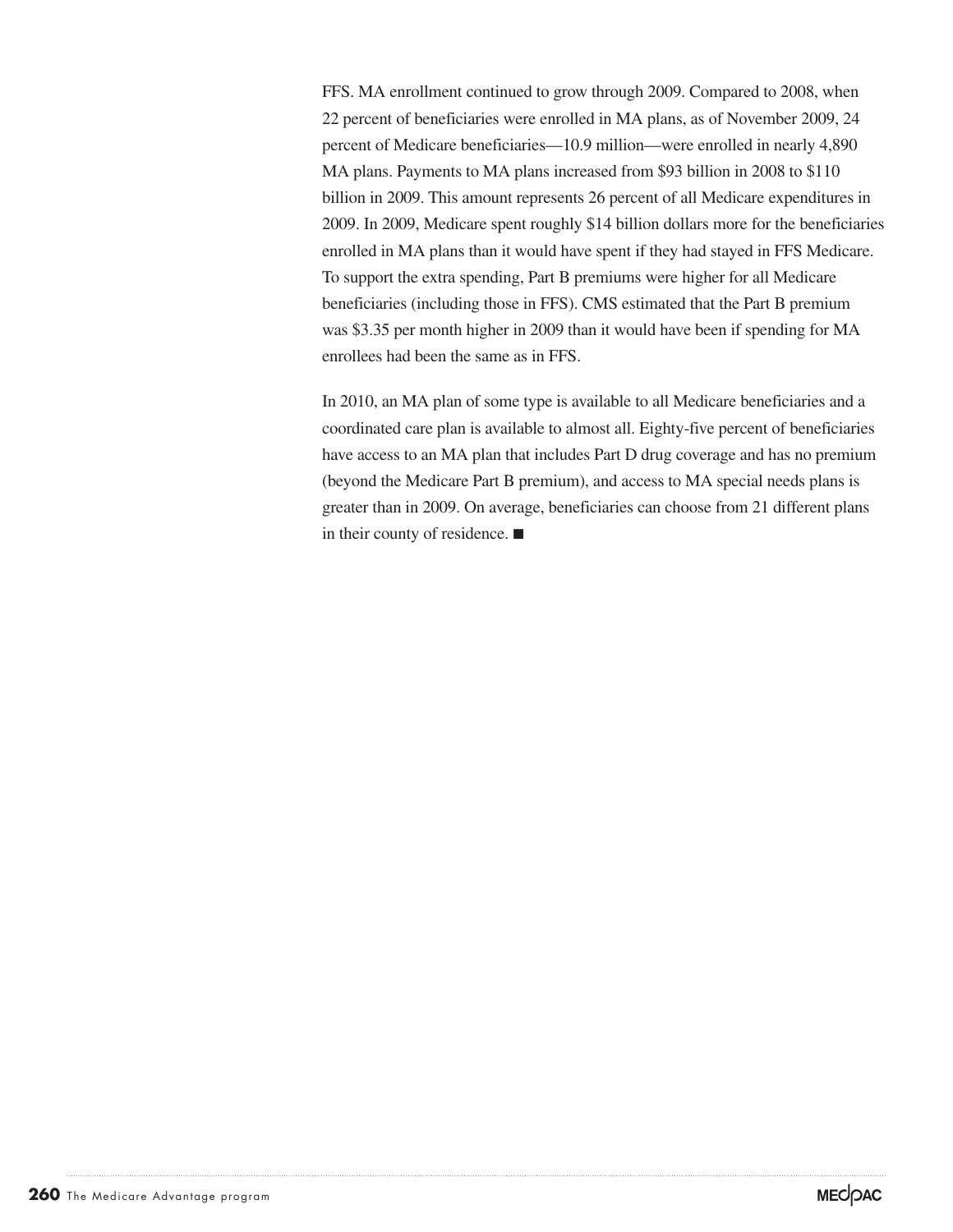#### **Previous Commission recommendations on the Medicare Advantage program**

Medicare Advantage (MA) recommendations<br>from the June 2005 report are summarized<br>below: from the June 2005 report are summarized below:

**The Congress should set the benchmarks that CMS uses to evaluate MA plan bids at 100 percent of the fee-for-service (FFS) costs**. The Commission has consistently supported the concept of financial neutrality between payment rates for the FFS program and private plans.

In conjunction with the preceding recommendation, the Commission recommended that **the Congress should** 

**also redirect Medicare's share of savings from bids below the benchmarks to a fund that would redistribute the savings back to MA plans based on quality measures.** Pay-for-performance should apply in MA to reward plans that provide higher quality care.

**The Secretary should calculate clinical measures for the FFS program that would permit CMS to compare the FFS program with MA plans.** The Commission believes more can be done to facilitate beneficiary choice and decision making by enabling a direct comparison between the quality of care in private plans and quality in the FFS system. ■

#### **Current status of the MA program**

By some measures, the Medicare Advantage (MA) program appears to be successful, but excessive payment rates preclude the program from achieving desired efficiencies. MA enrollment continues to increase, MA plans are widely available to beneficiaries, and plans provide enhanced benefits for their members. However, taxpayers and beneficiaries in traditional FFS Medicare subsidize these benefits, often at a high cost. Therefore, over the past few years the Commission has made several recommendations to improve the MA program (see text box).

Our analysis of the MA program uses the most recent data available and reports results by plan type. The plan types are:

- HMOs and local preferred provider organizations (PPOs)—These plans have provider networks and can use tools such as selective contracting and utilization management to coordinate and manage care. These plans can choose to serve individual counties and can vary their premiums and benefits across counties.
- Regional PPOs—These plans are required to offer a uniform benefit package and premium across designated regions made up of one or more states. They are the only plan type required to have limits, or caps,

on out-of-pocket expenditures. Regional PPOs have less extensive network requirements than local PPOs.

- Coordinated care plans (CCPs)—This category includes all HMOs, local PPOs, and regional PPOs.
- Private FFS (PFFS) plans—These plans typically do not have provider networks. They use Medicare FFS payment rates, have fewer quality reporting requirements, and have less ability to coordinate care than other plan types.

Two additional plan classifications cut across plan types. First are special needs plans (SNPs), which offer benefits packages tailored to specific populations (i.e., beneficiaries who are dually eligible for Medicare and Medicaid, institutionalized, or have a chronic condition). SNPs must be CCPs. Second are employer-group plans, which are available only to Medicare beneficiaries who are members of employer or union groups that contract with those plans. Employer-group plans may be any plan type. Both SNPs and employer-group plans are included in our plan data, with the exception of plan availability figures, as these plans are not available to all beneficiaries.

#### **Plan enrollment grew in 2009**

From November 2008 to November 2009, enrollment in MA plans grew by 10 percent, or 1.0 million enrollees, to 10.9 million beneficiaries, or 24 percent of all Medicare beneficiaries (Table 4-1, p. 262).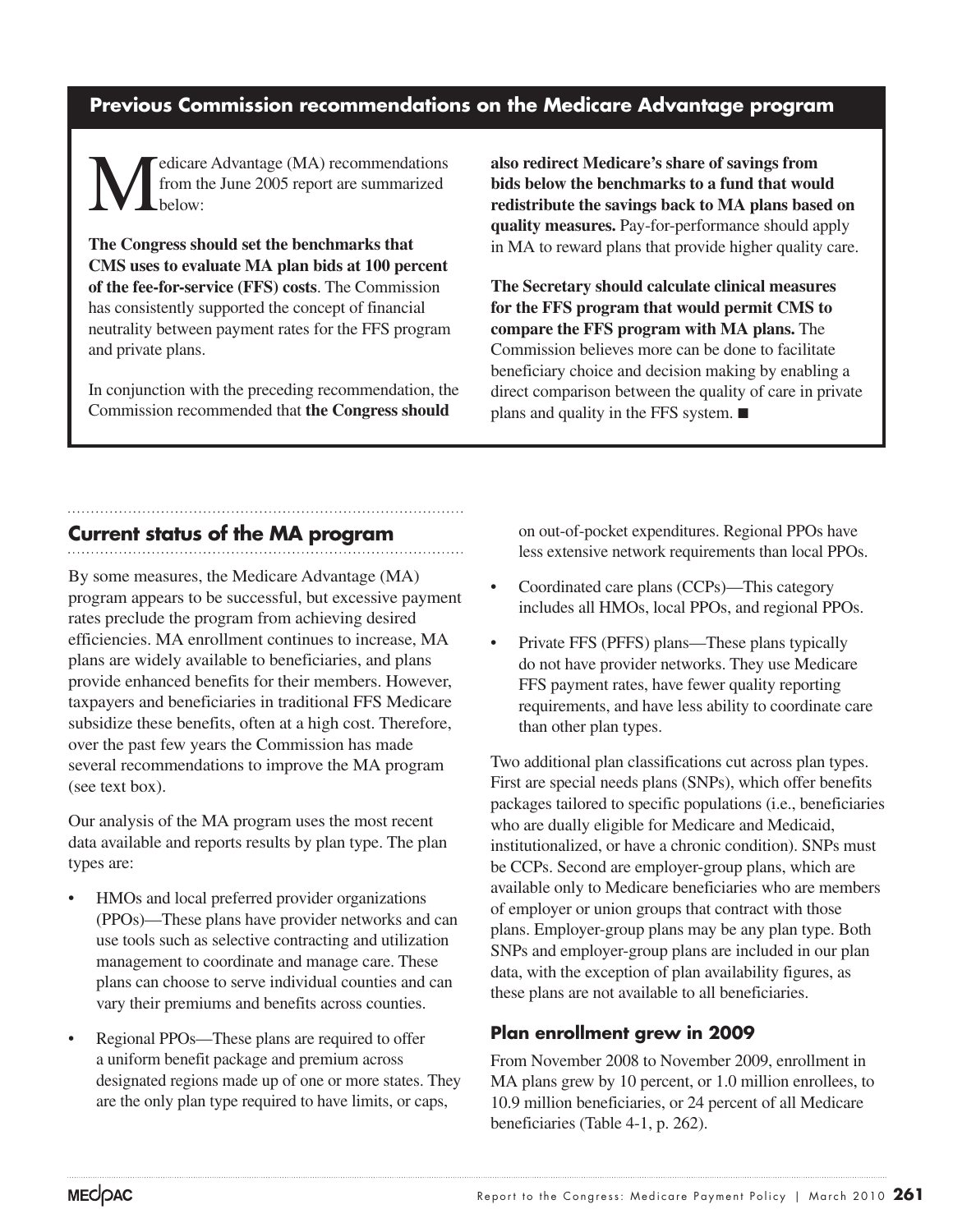#### **4 –1 Medicare Advantage enrollment grew rapidly in 2009**

|               |               |                                    | 2009 MA enrollment<br>as a share of<br>total Medicare |  |
|---------------|---------------|------------------------------------|-------------------------------------------------------|--|
| November 2008 | November 2009 | <b>Percent</b><br>change           |                                                       |  |
| 9.9           | 10.9          | 10%                                | 24%                                                   |  |
| 8.5           | 9.3           | 9                                  | 26                                                    |  |
| 1.4           | 1.6           | 14                                 | 15                                                    |  |
|               |               |                                    |                                                       |  |
| 7.6           | 8.4           | 12                                 | 18                                                    |  |
| 6.5           | 7.0           |                                    | 15                                                    |  |
| 0.7           | 1.0           | 42                                 | 2                                                     |  |
| 0.3           | 0.4           | 42                                 |                                                       |  |
| 2.3           | 2.4           | 7                                  | 5                                                     |  |
|               |               |                                    |                                                       |  |
|               |               |                                    |                                                       |  |
| 1.3           | 1.4           | 5                                  | 3                                                     |  |
| 1.7           | 1.9           | 12                                 | 4                                                     |  |
|               |               | <b>MA</b> enrollment (in millions) |                                                       |  |

Note: MA (Medicare Advantage), CCP (coordinated care plan), PPO (preferred provider organization), PFFS (private fee-for-service), SNPs (special needs plans). CCP includes HMO, local PPO, and regional PPO. Totals may not sum due to rounding.

\* SNPs and employer group plans have restricted availability and their enrollment is included in the statistics by plan type and location. They are presented separately to provide a more complete picture of the MA program.

Source: MedPAC analysis of CMS enrollment files.

Enrollment patterns differed in urban and rural areas. A larger share of urban Medicare beneficiaries are enrolled in MA (26 percent) than beneficiaries residing in rural counties (15 percent), even though plan enrollment grew at a faster rate in rural areas (about 14 percent) than in urban areas (9 percent) between 2008 and  $2009$ .<sup>1</sup> As of last year, 54 percent of rural MA enrollees were in PFFS plans, compared with about 17 percent of urban enrollees (not shown in Table 4-1).

The percentage of Medicare beneficiaries enrolled in MA plans varies widely by local area. In some metropolitan areas, fewer than 2 percent of Medicare beneficiaries are enrolled in MA plans. Meanwhile, more than 50 percent of Medicare beneficiaries are enrolled in MA plans in other areas. (Pittsburgh, PA, has 59 percent of beneficiaries enrolled in plans; in Puerto Rico, in some areas 70 percent of Medicare beneficiaries are enrolled.)

Among plan types, HMOs continued to enroll the most beneficiaries, with 15 percent of all Medicare beneficiaries in HMOs in 2009. All plan types (HMO, PPO, and PFFS) had enrollment growth between 2008 and 2009: In 2009, PFFS had about 2.4 million enrollees, an increase of 7 percent; CCP enrollment grew 12 percent, or by about

800,000 enrollees; and SNP enrollment and employergroup enrollment also continued to grow.

Enrollment growth in 2009 continued a trend begun in 2003 (Figure 4-1). Enrollment more than doubled in the last five years. Some plan types grew more rapidly than others. Since 2005, PFFS grew 11-fold compared with 65 percent for CCPs.

#### **Plan availability remains high for 2010**

Access to MA remains high in 2010, and Medicare beneficiaries have access to a large number of plans, with the total number of plans offered at 4,890 as of November 2009. While almost all beneficiaries have had access to some type of MA plan since 2006, local CCP plans are more widely available in 2010 than in previous years (Table 4-2). In 2010, 91 percent of Medicare beneficiaries have an HMO or local PPO plan operating in their county of residence, up from 88 percent in 2009 and 67 percent in 2005. In contrast, access to regional PPOs decreased between 2009 and 2010, from 91 percent down to 86 percent. The decrease was the result of the only insurer in two regions deciding to withdraw its regional PPO product for 2010. PFFS plans continue to be available to almost all beneficiaries.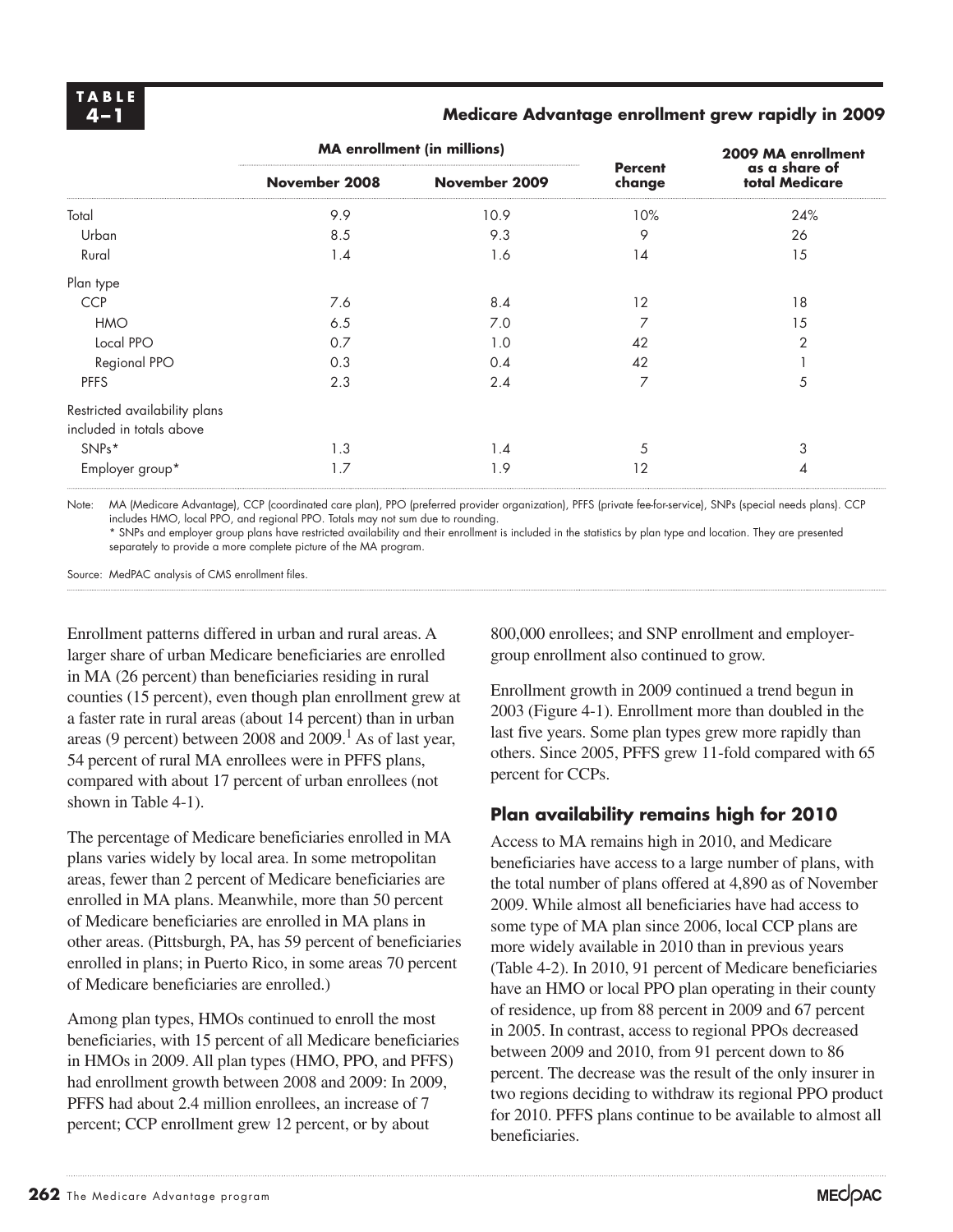In 2010, 85 percent of Medicare beneficiaries have access to at least one MA plan that includes Part D drug coverage and has no premium (beyond the Medicare Part B premium) compared with 94 percent in 2009.

The availability of SNPs (not shown in Table 4-2) has changed slightly and varies by type of special needs population served. In 2010, 79 percent of beneficiaries reside in areas where SNPs serve beneficiaries who are dually eligible for Medicare and Medicaid (up from 76 percent in 2009), 49 percent live where SNPs serve institutionalized beneficiaries (down from 53 percent), and 63 percent live where SNPs serve beneficiaries with chronic conditions (down from 72 percent).

#### **A large number of plans are available to beneficiaries**

In most counties, a large number of plans are available to beneficiaries, although the number varies by county. For example, in Broward County, FL, beneficiaries can choose from 69 plans, while a few counties in the country have none (they represent less than 0.5 percent of the beneficiary population). On average, 21 plans are offered in each county in 2010, down from 34 plans in 2009. There are two principal reasons for this decrease. First, CMS has made an effort to decrease the number

#### **F I G U R E FIGURE 4-1**

#### **4 –1 Medicare Advantage enrollment Medicare Advantage enrollment has grown rapidly over continues to grow rapidly the past four years**





#### **Notes about this graph: 4 –2 Access to Medicare Advantage plans remains high**

|                                                                     |           | Percent of beneficiaries with access to MA plans by type |          |          |          |          |
|---------------------------------------------------------------------|-----------|----------------------------------------------------------|----------|----------|----------|----------|
| Type of plan                                                        | 2005      | 2006                                                     | 2007     | 2008     | 2009     | 2010     |
| All plan types*                                                     | 84%       | 100%                                                     | 100%     | 100%     | 100%     | 100%     |
| <b>CCP</b>                                                          |           |                                                          |          |          |          |          |
| HMO or local PPO<br>Regional PPO                                    | 67<br>N/A | 80<br>87                                                 | 82<br>87 | 85<br>87 | 88<br>91 | 91<br>86 |
| <b>PFFS</b>                                                         | 45        | 80                                                       | 100      | 100      | 100      | 100      |
| Zero-premium plans with Part D                                      | N/A       | 73                                                       | 86       | 88       | 94       | 85       |
| Average number of MA plans open to all<br>beneficiaries in a county | C.        | 12                                                       | 20       | 35       | 34       | 21       |

Note: MA (Medicare Advantage), CCP (coordinated care plan), PPO (preferred provider organization), N/A (not applicable), PFFS (private fee-for-service). These figures exclude special needs plans and employer-only plans. A zero-premium plan with Part D includes Part D coverage and has no premium beyond the Part B premium. Regional PPOs were created in 2006. Part D began in 2006.

\*Statistics for medical savings account plans (MSAs) are not shown. Only one MSA plan is offered in 2010 (and only in Pennsylvania). In 2009 there were only about 3,500 MSA enrollees nationwide.

Source: MedPAC analysis of plan bids to CMS, 2009.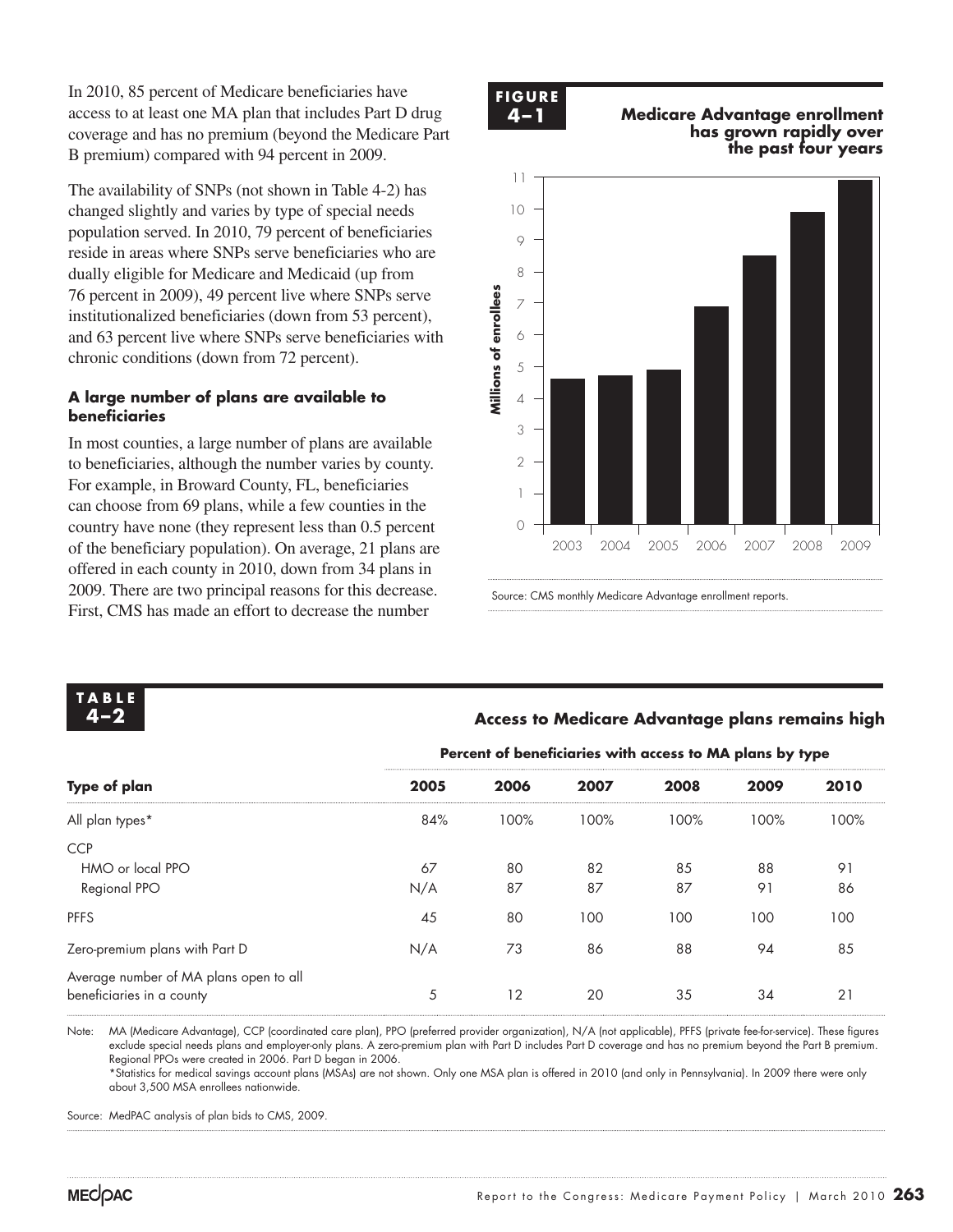of low-enrollment plans (CMS found a large number of plans with fewer than 10 enrollees) and duplicative plans (Centers for Medicare & Medicaid Services 2009b). CMS defined a duplicative plan as one that did not offer meaningful differences from other plan choices. Usually, such plans belonged to a family of plans from the same insurer with small differences among the benefit packages.

The second reason for the decrease involves the effects of provisions in the Medicare Improvements for Patients and Providers Act of 2008 (MIPPA). One MIPPA provision was designed to prohibit non-network PFFS plans in certain types of areas. Although an average of 13 PFFS plans remain available in each county in 2010, there are fewer plans than in 2009. MIPPA requires that, by 2011, PFFS plans develop provider networks in areas where there are two or more CCPs. Some PFFS withdrawals particularly by certain organizations—may have occurred in anticipation of this deadline. $<sup>2</sup>$  PFFS plans, because</sup> they have not needed networks thus far, have been able to enter many markets and grow very rapidly. In 2009, PFFS enrollment was about 22 percent of MA enrollment. PFFS plans can also withdraw from markets rapidly. Plan bids project that PFFS enrollment will fall to about 17 percent of MA enrollment in 2010. Even when PFFS was growing rapidly, there was a substantial rate of voluntary disenrollment by beneficiaries. The Government Accountability Office (GAO) found that in 2007 the voluntary disenrollment rate for PFFS plans was 21 percent, much higher than the rate for other plan types, which averaged 9 percent voluntary disenrollment (Government Accountability Office 2008a). Because of the current round of PFFS plan withdrawals, many enrollees will need to either join a different MA plan in 2010 or obtain care through FFS. Most (99 percent) will have the opportunity to join a CCP. Some others will be able to join a different PFFS plan, and fewer than 400 enrollees will have no choice other than to obtain care through FFS Medicare. In comparison, only about 5 percent of CCP enrollees will need to switch plans in 2010, and all of them will have another plan available.

#### **Payment to plans continues to exceed Medicare FFS spending for similar beneficiaries in 2010**

Plan payment rates are determined by the MA plan "bid" (the dollar amount the plan estimates will cover the Part A and Part B benefit for a beneficiary of average health status) and the "benchmark" in the payment area (the maximum amount of Medicare payment set by law for an

MA plan to provide Part A and Part B benefits). If a plan's bid is above the benchmark, the plan's MA payment rate is equal to the benchmark, and enrollees have to pay an additional premium equal to the difference. If a plan's bid is below the benchmark, the plan's MA payment rate is its bid plus 75 percent of the difference between the plan's bid and its benchmark. Because benchmarks are often set well above what it costs Medicare to provide benefits to similar beneficiaries in the FFS program, MA payment rates usually exceed FFS spending. In last year's report, we examined why benchmarks are above FFS spending and what the ramifications are for the Medicare program (Medicare Payment Advisory Commission 2009a). (Actual plan payments, as opposed to payment rates, are risk adjusted. A more detailed description of the MA program payment system can be found at http://www.medpac.gov/ documents/MedPAC\_Payment\_Basics\_09\_MA.pdf.)

#### **Benchmarks lower in 2010 than in 2009**

When CMS calculated MA benchmarks for 2010, services subject to the Medicare sustainable growth rate (SGR), including physician services, were to be cut by 21 percent in 2010 according to then-current law. CMS estimated that the 21 percent reduction would result in a 4 percent decrease in overall FFS spending for 2010. The assumption of a 21 percent reduction due to the SGR was one of the factors that led to MA benchmarks in 2010 being about 0.5 percent lower than in 2009. The total change in benchmarks is the result of several payment factors:

- the overall expected growth in FFS spending, which reflects the 21 percent SGR cut;
- the phase-out of hold-harmless payments to plans (a decrease of approximately  $0.8$  percentage points);<sup>3</sup> and
- the phase-out of the inclusion in MA rates of the payments made to teaching hospitals on behalf of MA beneficiaries for indirect medical education.

The overall 0.5 percent benchmark decrease varies slightly by county, depending on the percentage of a county's FFS spending attributable to indirect medical education payments to teaching hospitals.

This decrease in benchmarks may well be temporary. Benchmarks will increase if, when CMS computes the 2011 benchmarks, FFS spending per capita has grown in 2010 and there is no large SGR cut in law for 2011. For example, if FFS per capita spending grew by 6 percent from 2009 to 2010 and there were no SGR cut in law for 2011, benchmarks for 2011 would grow by about 10 percent.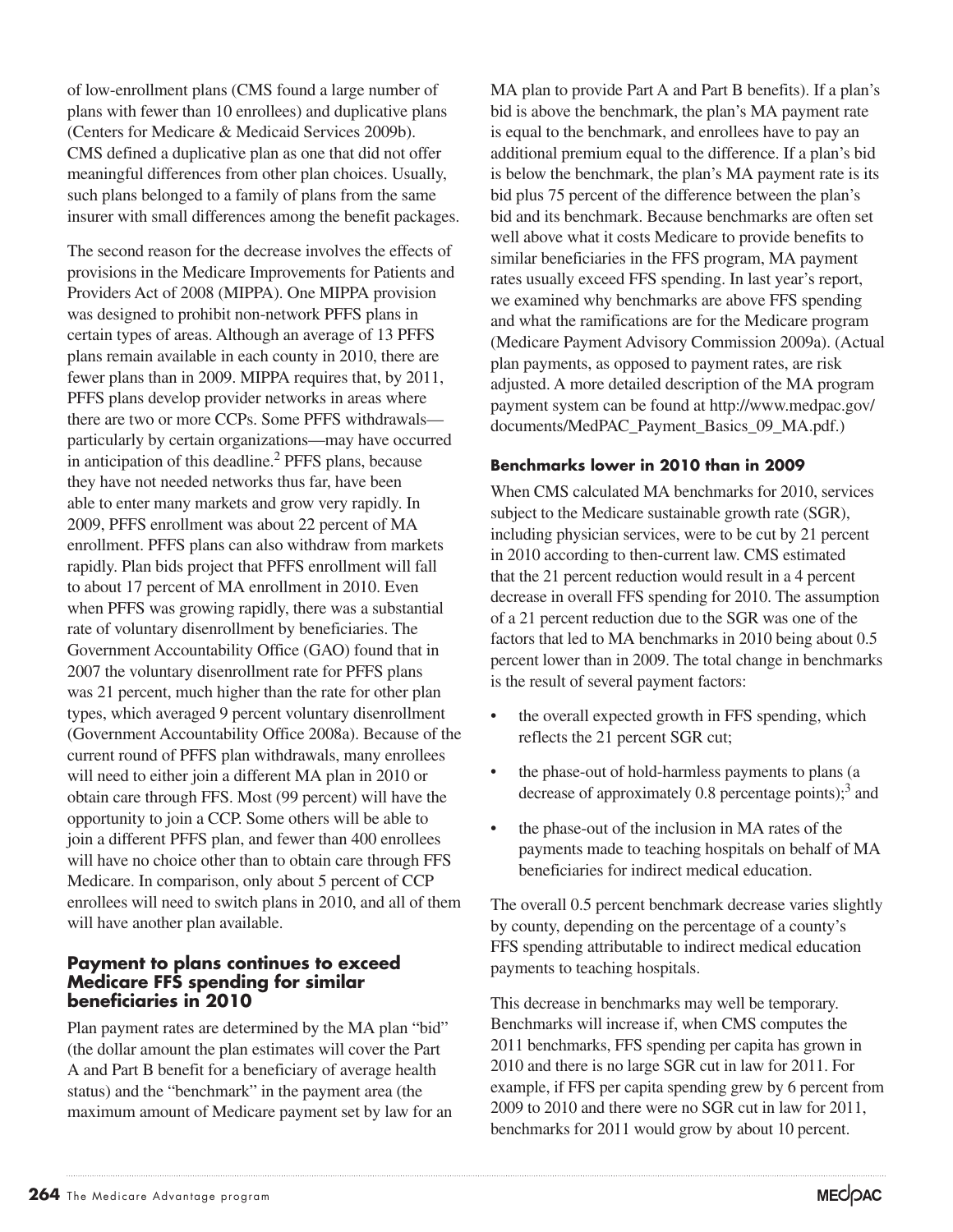The average benchmark by plan type will vary depending on the counties the plans serve and where they draw their enrollment. By law, certain counties were given higher benchmarks with the intent to increase plan availability. Local PPOs and PFFS plans tend to operate in counties with higher benchmarks relative to FFS than other plan types. SNPs have high benchmarks relative to FFS because a large share of total SNP enrollment is in Puerto Rico, where benchmarks are very high relative to FFS (180 percent). (See the Commission's 2009 report for further discussion of Puerto Rico (Medicare Payment Advisory Commission 2009a).)

#### **MA benchmarks, bids, and payments relative to Medicare FFS**

Estimates of MA benchmarks, bids, and payments relative to Medicare FFS payments in 2010 hinge on a crucial assumption concerning the level of FFS expenditures in 2010. As discussed, when CMS made its calculation of projected FFS expenditures, services subject to the SGR, including physician services, were to be cut by 21 percent in 2010 according to then-current law. Once CMS publishes MA benchmarks each year (in April, for the following calendar year), the published benchmarks cannot be recomputed without specific legislation authorizing a new computation of benchmarks. If the Congress were to mandate that physicians be paid the same Medicare rates in 2010 as in 2009 (as is currently law for the first two months of 2010 (Department of Defense Appropriations Act of 2010)), the CMS actuaries suggest that their FFS spending estimates for 2010 would rise by about 4 percent. FFS payments would increase, but MA benchmarks, bids, and payment rates would not because they have already been determined based on the April 2009 announcement of MA rates. Therefore, any legislation forestalling SGR cuts in 2010 would cause a decrease in the estimates of the ratio of MA benchmarks, bids, and payments relative to FFS (compared with estimates under the original assumption of an SGR-based reduction).

Because of the magnitude of the baseline SGR reduction in 2010, we have calculated MA bids, benchmarks, and payments relative to FFS payments in two ways: first, accepting the initial CMS assumption of the full 21 percent cut in physician fee schedule payments (shown in Table 4-3a, p. 266); second, assuming no cut in physician fee schedule payment rates (i.e., physician fee schedule payment rates are the same in 2009 and 2010). The results following the latter assumption are shown in Table 4-3b (p. 266). Note that the results in Table 4-3b essentially reflect

a timing issue in that the 2010 benchmarks were set based on an assumed SGR reduction, but potential congressional action to restore payments would be occurring after benchmarks have already been set.

Following the first assumption—SGR cuts take effect for all of 2010—we estimate that, on average, 2010 MA benchmarks, bids, and payments would be 117 percent, 104 percent, and 113 percent of FFS spending, respectively (Table 4-3a). (Benchmarks, bids, and payments are weighted by plans' projected enrollment by county to estimate overall averages and averages by plan type.) Last year, we estimated that, for 2009, these figures would be 118 percent, 102 percent, and 114 percent, respectively.

Under the second assumption (Table 4-3b), that SGR cuts are postponed for 2010 and physician fee schedule payments remain the same as in 2009, all the MA-to-FFS comparisons would be lower. Bids as shown in Table 4-3b would be 100 percent of FFS for MA plans in aggregate. HMOs' bids in aggregate would be 97 percent of FFS, and PFFS plans' bids would be 111 percent of FFS. These bid ratios are similar to those we reported for 2009 when HMOs bid 98 percent of FFS and PFFS bid 113 percent of FFS. Because MA plans' bids reflect their expected costs, one could surmise that MA plans expect their costs to change more in line with the assumption of steady payments to physicians rather than a 21 percent cut in payments to physicians. If that is true, then their efficiency compared with FFS (as represented by their bids) would be similar to that for last year. (As discussed, in 2011, if the timing of the benchmark calculation allows it to accurately reflect FFS spending, the relative values will likely be similar to 2009 levels. For example, benchmarks were estimated to be 118 percent of FFS in 2009.)

In 2010, the ratio of payments to MA plans relative to FFS spending also varies by plan type, but the ratios for all plan types in both tables are substantially higher than 100 percent. In 2010, overall payments to plans average an estimated 113 percent of FFS spending in Table 4-3a or 109 percent of FFS in Table 4-3b. These payment ratios are lower than the 114 percent we estimated for  $2009$ .<sup>4</sup> In general, we attribute the slightly lower payment ratios to the combination of benchmarks growing slower than FFS growth and plans maintaining similar levels of efficiency (bidding) relative to FFS Medicare. Overall, payments to MA plans rose from \$93 billion in 2008 to \$110 billion in 2009, representing 26 percent of program spending in Medicare.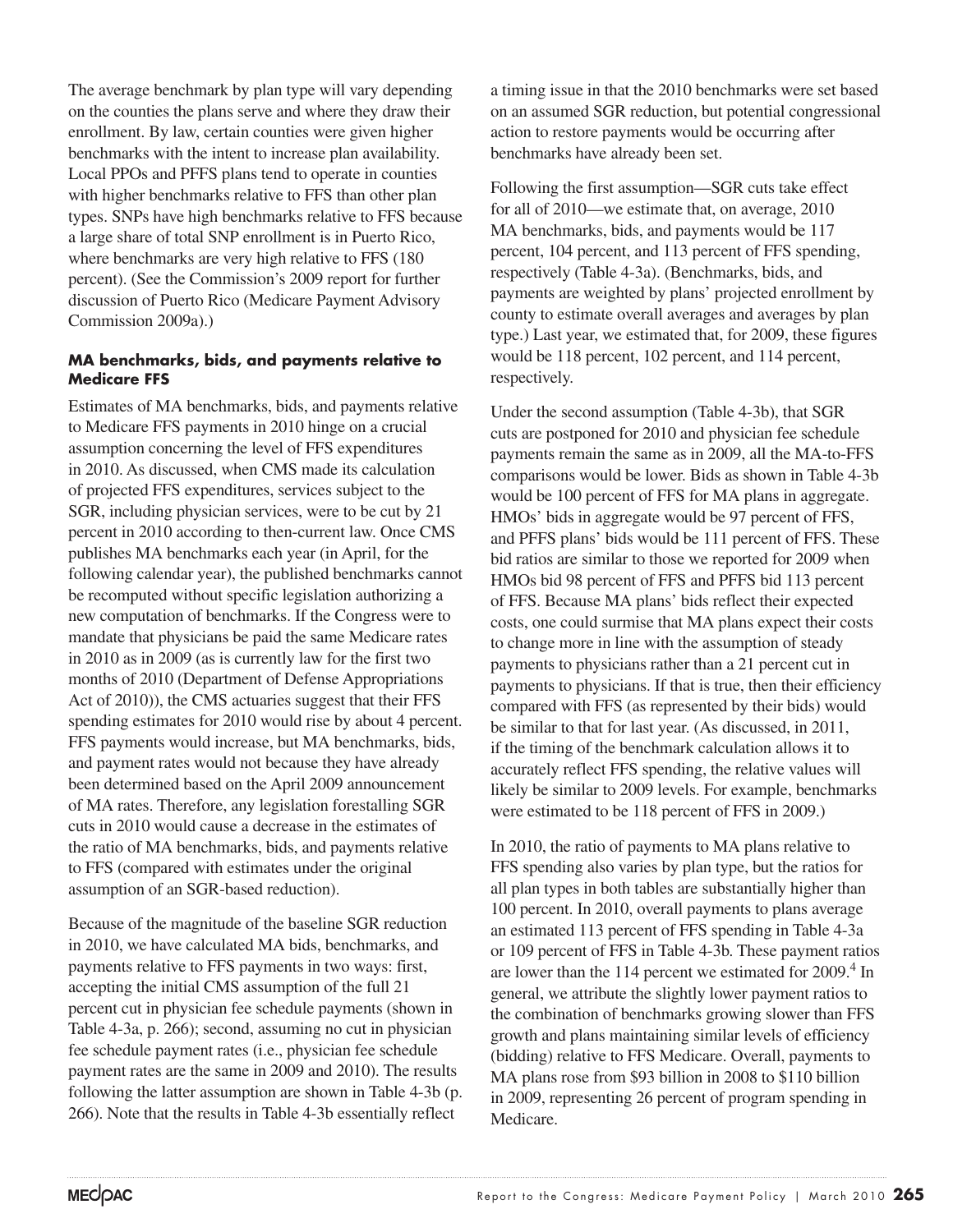#### Payments exceed FFS spending for all plan types in 2010

|                                                        | Percent of FFS spending in 2010 |             |                 |  |  |
|--------------------------------------------------------|---------------------------------|-------------|-----------------|--|--|
| <b>Plan type</b>                                       | <b>Benchmarks</b>               | <b>Bids</b> | <b>Payments</b> |  |  |
| Table 4-3a: Data assuming SGR cuts occur               |                                 |             |                 |  |  |
| All MA plans                                           | 117%                            | 104%        | 113%            |  |  |
| <b>HMO</b>                                             | 116                             | 100         | 112             |  |  |
| Local PPO                                              | 119                             | 112         | 117             |  |  |
| Regional PPO                                           | 113                             | 109         | 112             |  |  |
| <b>PFFS</b>                                            | 118                             | 116         | 117             |  |  |
| Restricted availability plans included in totals above |                                 |             |                 |  |  |
| SNP*                                                   | 119                             | 106         | 116             |  |  |
| Employer groups*                                       | 117                             | 112         | 115             |  |  |
| Table 4-3b: Data assuming SGR cuts do not occur        |                                 |             |                 |  |  |
| All MA plans                                           | 112%                            | 100%        | 109%            |  |  |
| <b>HMO</b>                                             | 112                             | 97          | 108             |  |  |
| Local PPO                                              | 115                             | 108         | 113             |  |  |
| Regional PPO                                           | 109                             | 104         | 108             |  |  |
| <b>PFFS</b>                                            | 114                             | 111         | 113             |  |  |
| Restricted availability plans included in totals above |                                 |             |                 |  |  |
| SNP*                                                   | 115                             | 102         | 111             |  |  |
| Employer groups*                                       | 113                             | 107         | 110             |  |  |

Note: FFS (fee-for-service), SGR (sustainable growth rate), MA (Medicare Advantage), PPO (preferred provider organization), PFFS (private fee-for-service), SNP (special needs plan). Benchmarks are the maximum Medicare program payments for MA plans. FFS spending by county is estimated using the 2010 MA rate book. Spending related to the double payment for indirect medical education payments made to teaching hospitals was removed. Totals may not sum due to rounding. \*SNPs and employer-group plans have restricted availability and their enrollment is included in the statistics by plan type. They are presented separately to provide a more complete picture of the MA program.

Source: MedPAC analysis of data from CMS on plan bids, enrollment, benchmarks, and fee-for-service expenditures.

We separately analyzed bids and payments to SNPs and employer-group plans, because their bidding behavior differs from that of other plan types. Payments to SNPs are estimated to average well above FFS spending because the plans are located in areas that have high benchmarks relative to FFS. Notably, 87 percent of SNP enrollees are in HMOs, but the average SNP payment is higher than that of HMOs as a group because, in 2008, about 18 percent of all SNP enrollees lived in Puerto Rico, where benchmarks relative to FFS are high. (The text box provides additional information on SNPs.)

Employer-group plans consistently bid higher than plans that are open to all Medicare beneficiaries. In aggregate, employer-group plan bids and payments are well above FFS spending. The dynamic of the bidding process for employer-group plans is more complicated than for other MA plans, because the employer-group plans can negotiate specific benefits and premiums with employers after the Medicare bidding process is complete. Conceptually, the closer the bid is to the benchmark—that is, the maximum Medicare payment—the better it is for the plans and the employer, because a higher bid brings in more revenue from Medicare, potentially offsetting expenses that would have required a higher pay-in from employers.

#### **An additional factor to consider: Risk scores reflect coding intensity**

An additional factor that should be taken into account is coding intensity. Actual payments to MA plans are risk adjusted using relative factors based on expenditures in the FFS program. Because plans are paid on a risk-adjusted basis, they have a financial incentive to make sure the providers that serve their enrollees report all diagnoses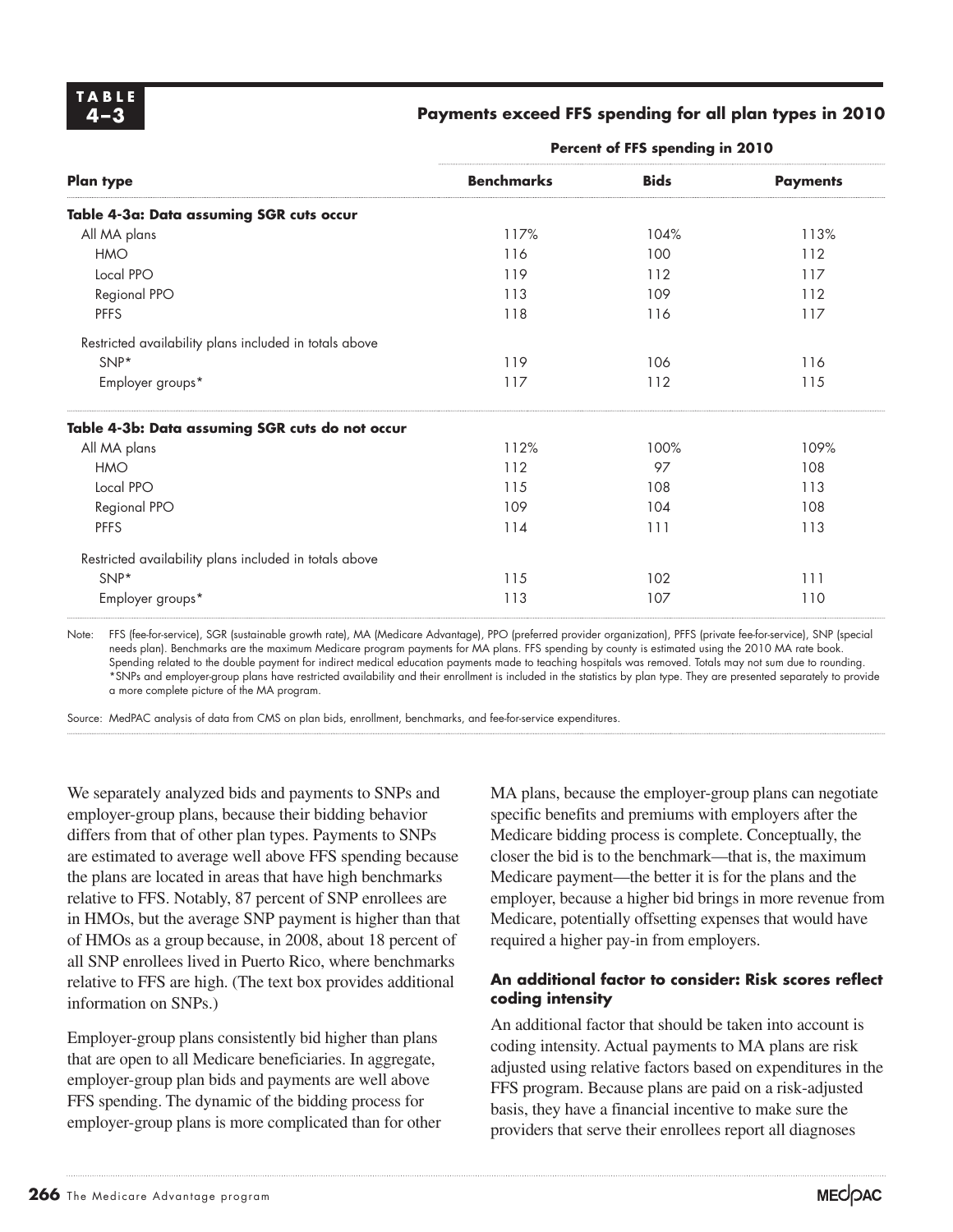#### **The current status of special needs plans in Medicare Advantage**

The Congress created a new Medicare Advantage (MA) plan type known as a special needs plan (SNP) in the Medicare Prescription Drug, Improvement, and Modernization Act of 2003 to provide a common framework for existing plans (in particular those operating under demonstration authority) for special needs beneficiaries and to expand beneficiaries' access to and choice among MA plans. Targeted populations include dual (Medicare and Medicaid) eligibles, the institutionalized, and beneficiaries with severe or disabling chronic conditions. SNPs function essentially like (and are paid the same as) any other MA plan but they must be coordinated care plans (HMOs or preferred provider organizations) and they must provide the Medicare Part D drug benefit. Unlike other MA plans, however, they must limit their enrollment to their targeted populations.

In its March 2008 report, the Commission addressed issues with SNP plans and made seven recommendations (Medicare Payment Advisory Commission 2008). Most of the recommendations were implemented by CMS or enacted into law through the Medicare Improvements for Patients and Providers Act of 2008 (MIPPA). Among the changes that have been made to the SNP program that reflect the Commission recommendations are:

• development of additional performance standards that apply to SNPs;

- improved information about SNPs being made available to beneficiaries;
- development of a clearer, more appropriate definition of the chronic conditions appropriate for the SNP model;
- a requirement that new dual-eligible SNP plans enter into contracts with states to coordinate Medicare and Medicaid coverage;
- a moratorium in 2010 on designating plans as SNPs that serve a disproportionate share of special needs individuals (as opposed to exclusively serving such individuals); and
- extending through 2011 SNP authority to limit enrollment to specific populations.

Rules that allow for continuous open enrollment and disenrollment of dual eligibles and special enrollment rules applying to other SNP types remain in place, although the Commission recommended altering the provisions to limit enrollment opportunities.

MIPPA also required that Medicare cost sharing for dual eligibles in SNPs be limited to the levels allowed by the state Medicaid program, a requirement that CMS extended to dual eligibles in all MA plans through regulations. ■

and other information that can increase their enrollees' risk scores. This more complete coding can inflate the risk scores of beneficiaries in MA plans relative to similar beneficiaries in FFS, whose providers in some cases lack a financial incentive to code so completely. CMS has recognized this phenomenon and, in its rate announcement for 2010, reduced reported risk scores by 3.41 percent (Centers for Medicare & Medicaid Services 2009a). Future reductions may be taken as well if risk score inflation continues.

Table 4-3 assumes an average risk score of 1.0 for all MA plans and for FFS—essentially assuming the CMS adjustment is accurate. Possible uncorrected inflation in plans' risk scores resulting from increased coding intensity would tend to increase actual MA payments above the levels shown in Table 4-3. Similar to last year, the actual difference between MA payments and FFS spending in 2010 will vary from the estimate because of the eventual enrollment distribution by geography and type of plan and actual FFS spending levels.

#### **Enhanced benefits are common but costly for Medicare**

Enhanced benefits—benefits beyond those provided under traditional FFS Medicare—are built into the MA program payment system. As described above, when a plan bids below the payment area benchmark, Medicare pays the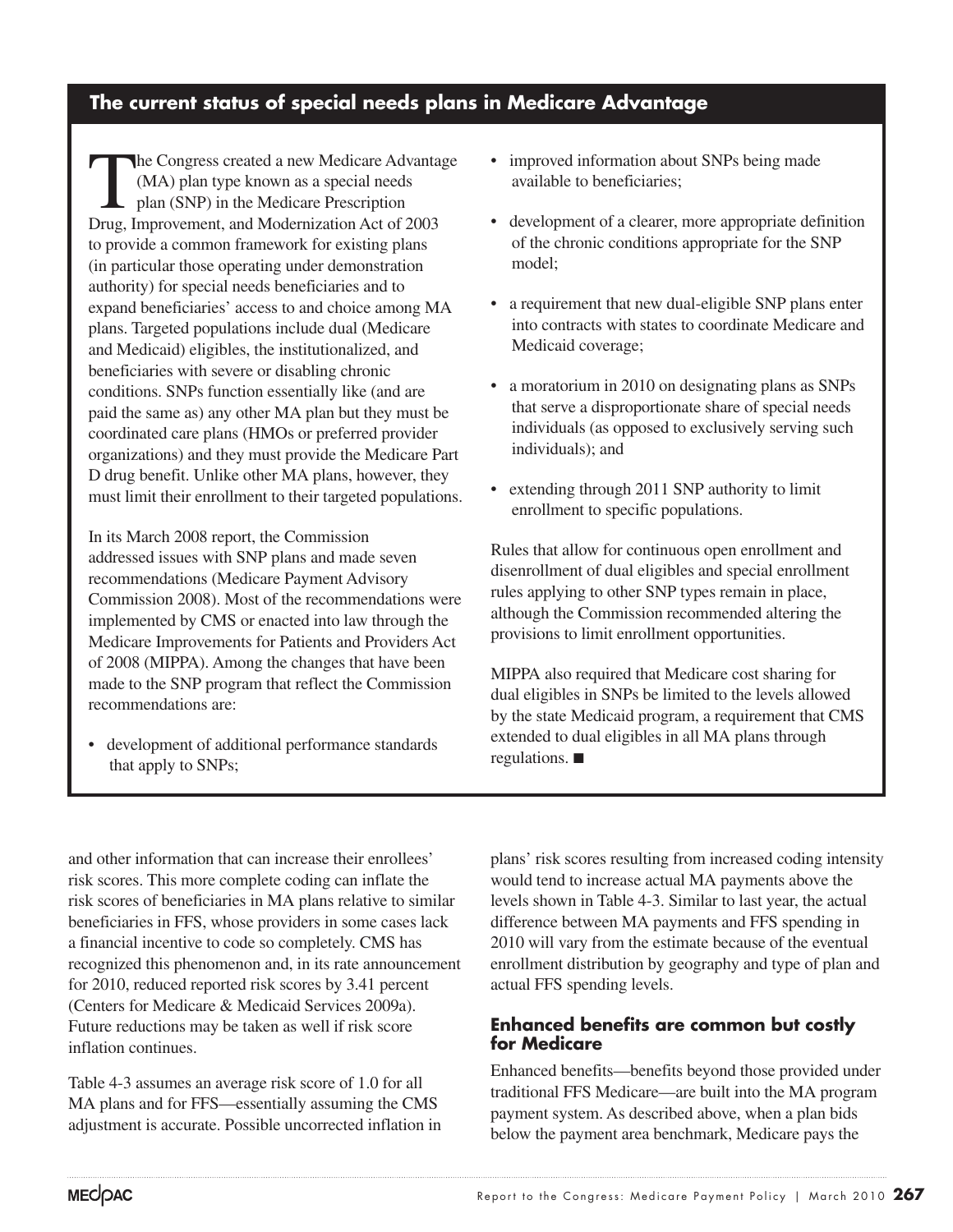#### **F I G U R E 4 –2 Majority of rebate dollars finance reduced cost sharing for Medicare**  Part **A** and Part **B** benefits in **Medicare Advantage plans in 2010** Note: Distribution of dollar amount of benefit enhancements financed by rebate **FIGURE** 54% Reduced cost sharing 21% Added benefits 13% Enhanced Part D benefit 10% Reduced Part D premium 2% Reduced Part B premium

dollars, weighted by projected enrollment in 2010. Part B-only plans excluded.

Source: MedPAC analysis of CMS plan bids for 2010.

plan 75 percent of the difference between the bid and the benchmark, with both the bid and benchmark adjusted for the health status of the plan's projected enrollees. The plan must use this amount (the "rebate" dollars) to fund benefit enhancements for its enrollees.<sup>5</sup> The remaining 25 percent is retained by the Medicare program. (For example, if a payment area's benchmark is 110 percent of FFS and a plan serving the area bids 100 percent of FFS, 7.5 percentage points of the difference would be used to fund benefit enhancements and 2.5 percentage points would be retained by Medicare, yielding a payment to the plan of 107.5 percent of FFS.) Benefit enhancements that are allowed by statute are:

- reduction of cost sharing for Medicare Part A and Part B services;
- provision of added, non-Medicare benefits, such as routine dental and vision care;
- enhancement of the drug benefit in an MA– Prescription Drug (MA–PD) plan;
- reduction of the Part D premium in an MA–PD plan; and
- reduction of the Part B premium.

By far, the most common benefit enhancement by dollar value is the reduction of cost sharing for Medicare Part A and Part B services—that is, lower out-of-pocket spending at the point of service or lower premiums (in lieu of cost sharing at the point of service) charged for Medicare cost sharing (Figure 4-2). This use of rebate dollars constitutes 54 percent of the total rebate dollars across all plans. The reduction of cost sharing has traditionally been a benefit that Medicare private plans have offered to make plan enrollment attractive compared with the level of cost sharing in FFS Medicare. In 2010, the enrollment-weighted average level of rebate dollars applied toward cost sharing across all MA plans is projected to be \$38, compared with the \$132 figure that CMS projects is the actuarial value of cost sharing in FFS Medicare for Part A and Part B benefits (Centers for Medicare & Medicaid Services 2009a).<sup>6</sup> While most beneficiaries in FFS have supplemental coverage that can cover all or some of their cost sharing (Medicaid, employer retiree coverage, and individually purchased medigap coverage), about 9 percent of Medicare beneficiaries in FFS do not have any supplemental coverage (Medicare Payment Advisory Commission 2009c). Such beneficiaries can obtain partial coverage of their Medicare cost sharing through an MA plan.

A plan's bid has three components: medical expenses (estimated costs of providing Medicare Part A and Part B services to the expected enrollee population), various administrative costs, and the plan margin (profit or loss).<sup>7</sup> The last two components—administrative costs and the plan margin—together are referred to as the "load" or loading factor. Across all MA plans for 2010, the enrollment-weighted average loading factor accounts for an estimated 13 percent of the bid. A "fully loaded" cost includes all three bid components. Thus, on average, medical expenses are an estimated 87 percent of the bid. (The 2010 loading factor estimate could be understated. GAO found that, in 2006, actual profits among MA plans were 6.6 percent and nonmedical expenses were 10.1 percent, for a load totaling 16.7 percent. At the time of the bid submissions for 2006, the load was projected to be 13.1 percent. A similar result was found for 2005 projected and actual profits and nonmedical expenses (Government Accountability Office 2008b).)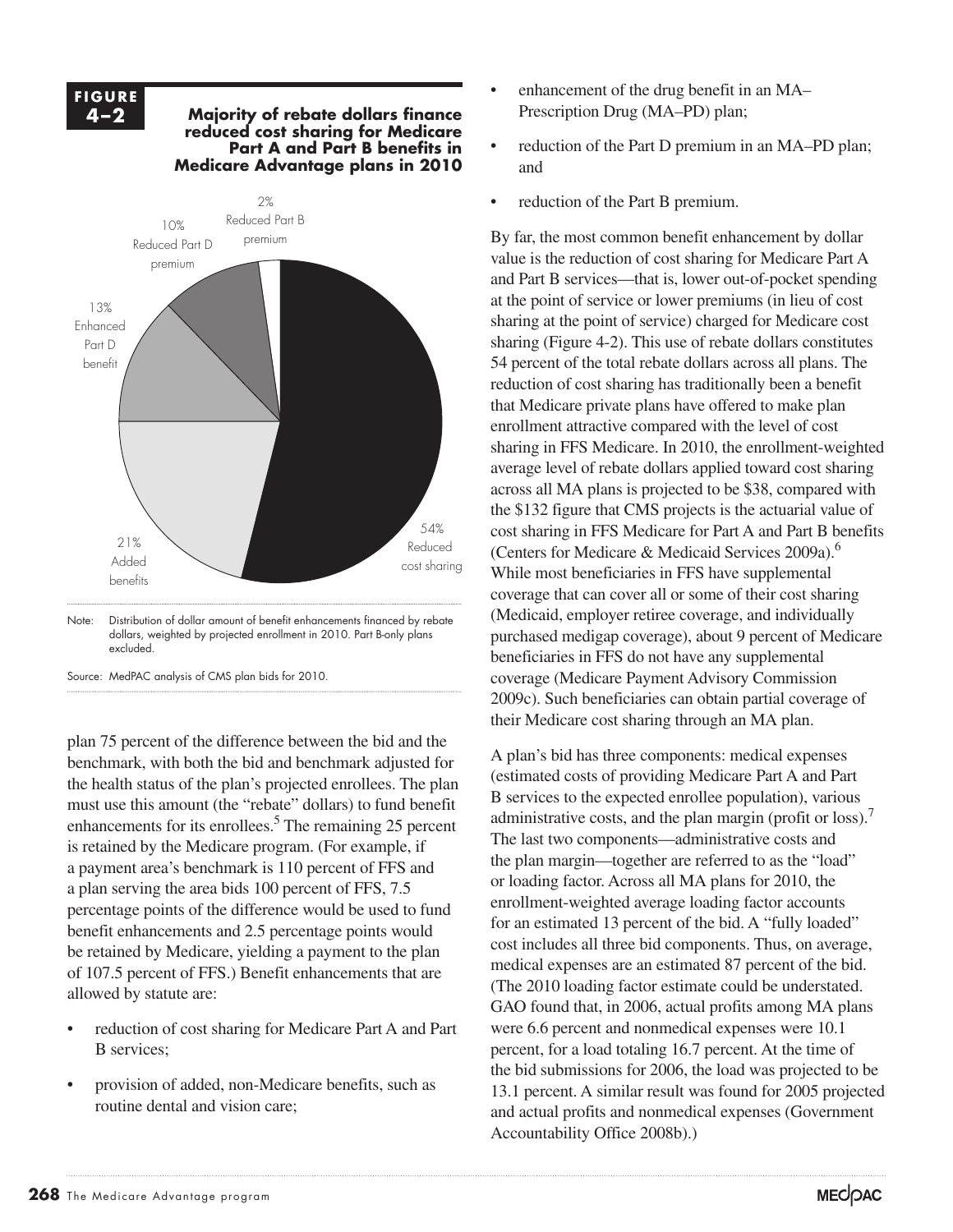#### **4 –4 Enhanced benefits and Medicare subsidy differ by plan type, 2010**

| <b>Plan type</b> | <b>Payment</b><br>above FFS | <b>Enhanced benefit</b><br>(per member per month) |                     |                                                        |
|------------------|-----------------------------|---------------------------------------------------|---------------------|--------------------------------------------------------|
|                  | (per member<br>per month)   | <b>Benefit plus load</b>                          | <b>Benefit only</b> | Medicare subsidy<br>per dollar of<br>enhanced benefits |
| All MA plans     | \$68                        | SZO                                               | \$63                | \$1.08                                                 |
| <b>HMO</b>       | 62                          |                                                   | 82                  | 0.76                                                   |
| Local PPO        | 83                          | 37                                                | 34                  | 2.44                                                   |
| Regional PPO     | 72                          | 32                                                | 30                  | 2.40                                                   |
| <b>PFFS</b>      | 80                          | 20                                                | 18                  | 4.44                                                   |

Note: FFS (fee-for-service), MA (Medicare Advantage), PPO (preferred provider organization), PFFS (private fee-for-service). Load is the sum of projected administrative costs and profits from plan bids. Medicare subsidy is the payment above FFS divided by benefit. The "benefit-only" column slightly overstates the net value because the load is included in the Part D load when the benefit enhancement is a drug benefit enhancement. Data exclude Part B-only (fewer than 8,000 enrollees). Projections assume physician fee schedule rates in fee-for-service Medicare are not reduced in 2010.

Source: MedPAC analysis of data from CMS on plan bids, enrollment, benchmarks, and fee-for-service expenditures.

When a plan's bid requires the addition of enhanced benefits, such benefits have a load factor applied. The load factor is the same for the reduction of Medicare Part A and Part B cost sharing and for the added, non-Medicare benefits as it is for Part A and Part B medical expenses in the bid. For the reduction in the Part B premium, no load factor applies. In the case of Part D benefits—premium reduction or benefit enhancement—a load factor is a component of the Part D bid, not the Part A and Part B bid.

Table 4-4 shows the cost to the Medicare program of MA benefit enhancements assuming there is no SGR reduction to the physician fee schedule in 2010. (This assumption is incorporated in Table 4-3b, p. 266.) On average, all plan types are receiving total payments that exceed Medicare FFS expenditure levels, as shown in the first column of numbers of Table 4-4. Average payment to MA plans overall is \$68 per member per month (PMPM) more than Medicare FFS, all of which is used to finance enhanced benefits through rebate levels averaging \$70 PMPM (benefits plus load). The amount spent on enhanced benefits varies by plan type. HMOs have the highest rebate levels, at \$91 PMPM (benefit plus load)—more than four times the \$20 PMPM for PFFS plans. Adjusting for the average loading factor (subtracting the average amount of administrative costs and margin associated with the enhanced benefits) reduces the all-plan \$70 PMPM average to \$63 PMPM. The \$63 amount is the estimated value of the enhanced benefits the average enrollee will receive in  $2010<sup>8</sup>$ 

The last column in Table 4-4 shows payment above FFS divided by the value of the enhanced benefit; this value represents the Medicare subsidy per dollar of enhanced benefit—\$1.08 for all plans. In the case of HMOs, shown in the second row, because their bids for the Medicare benefit package are below Medicare FFS spending, the program subsidy is 76 cents for each \$1.00 of enhanced benefits. In the case of PFFS plans, on average, the program subsidy is \$4.44 for each dollar of enhanced benefits. In other words, HMOs are the only MA plan type that finances any part of enhanced benefits through plan efficiencies: 24 cents of every dollar. Enhanced benefits in other plan types are completely subsidized by Medicare. CMS estimates that the subsidy and the added program costs for Part B benefits in MA result in an increase of \$3.35 in the Part B premium that all beneficiaries pay.

#### **Quality trends remained stable**

Each year we examine the level of, and trends in, the quality of care for beneficiaries enrolled in MA plans using the data that health plans or CMS collects and reports. Little changed between 2008 and 2009 with respect to quality measures, but there were several instances of positive performance. For example, the Consumer Assessment of Healthcare Providers and Systems (CAHPS<sup>®</sup>) survey results for MA enrollees, discussed below, showed that Medicare beneficiaries reported high satisfaction with their plans and the care they received. Also, CMS gave two new HMOs top ratings in overall plan quality based on a composite of performance on clinical and patient experience measures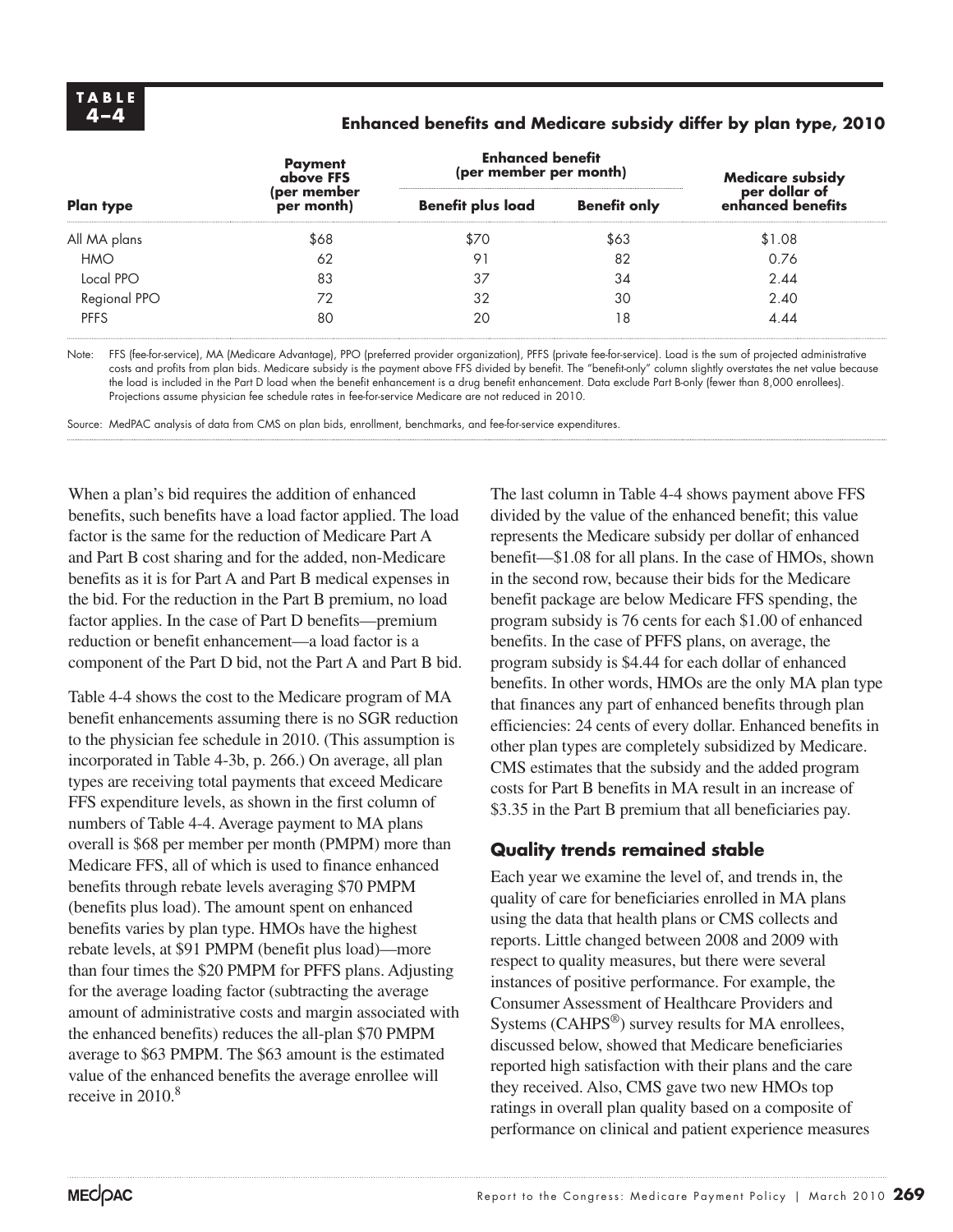and administrative standards. Achieving a high rating is atypical for newer plans, which tend to score lower on quality measures than established plans. Finally, most MA beneficiaries continue to be enrolled in plans with better performance on quality indicators relative to other plans.

The data sources the Commission used to make its assessment, which are described in greater detail in past reports (Medicare Payment Advisory Commission 2008, Medicare Payment Advisory Commission 2009b) and in Chapter 6 of this report (the MIPPA-mandated report on comparing quality in MA and FFS Medicare), include:

- the clinical process and intermediate outcome measures that comprise the Healthcare Effectiveness Data and Information Set (HEDIS®), which health plans report to CMS;<sup>9</sup>
- measures that reflect beneficiary experience of care from the MA CAHPS survey;
- outcome results from the Health Outcomes Survey (HOS) administered to MA enrollees through their health plans; and
- the CMS star rating system, which is a combination of results from the three preceding sources, along with CMS data on customer service (some of which are based on plan reports through HEDIS), plan performance on appeals, plan disenrollment rates, and plans' operational and regulatory compliance status.

#### **Overall change in level of quality indicators in 2009**

For 2009, the MA program showed slight improvement in quality indicators over the preceding year. As a class, cost-reimbursed HMOs had the best performance among plan types, with higher average scores on clinical quality indicators for 2009 and high performance in CMS's overall rating system in  $2009$ .<sup>10</sup> Among plan types, regional PPOs and PFFS plans continued to be the poorest performing plans on quality measures—except for flu and pneumonia vaccination rates among their enrollees. It continued to be the case that newer plans generally had lower scores on quality measures than more established plans, with some notable exceptions. For example, three MA HMO plans had five-star ratings in overall health plan quality in CMS's star rating system this year compared with none last year. Two of the three were newer plans that began their Medicare contracts in 2006; the other was a plan that had participated in Medicare since 1983. A caveat is that certain changes in the CMS star rating

system do not make the results entirely comparable between this year (2009) and last year (2008), the first year of CMS's star rating system.

#### **HEDIS results**

HEDIS is a product of the National Committee for Quality Assurance (NCQA), which reports on health plan results annually. The organization's most recent report was issued in October 2009, reporting on health plan results for care rendered in 2008 (National Committee for Quality Assurance 2009). NCQA reported that 2008 was the third consecutive year in which the performance of Medicare health plans was "flat" in relation to the preceding year. Unlike in past years, commercial health plans also showed similar performance in the 2009 report, as did Medicaid plans. For Medicare, NCQA reported that 7 of the 46 Medicare "effectiveness of care" measures showed statistically significant improvement between the 2008 and 2009 reports, and one measure showed a statistically significant decline (but it is a measure that CMS has stopped using in its star rating system, as we discuss in Chapter 6 of this report).

For the 38 remaining HEDIS measures that Medicare plans report, 4 measures are currently at relatively high levels, making significant improvement less likely: lipid profiles and blood glucose monitoring for diabetics and cholesterol screening for patients with cardiovascular conditions have rates exceeding 86 percent—as does the overall measure for monitoring persistent medications. Two additional measures for which low HEDIS scores indicate better performance also would appear to be less susceptible to improvement: one of three drug– disease interaction measures for the elderly (the use of certain drugs by enrollees with renal disease) and one of two measures of the use of high-risk drugs among the elderly. The averages for the remaining 32 measures range from 4.3 percent (engagement in alcohol and drug abuse treatment) to 74.1 percent (prescriptions for bronchodilator)—among 26 measures for which higher rates are better—and range from 16.2 percent (drug– disease interaction, enrollee with accidental fall or hip fracture, and use of certain drugs) to 29.5 percent (poor blood glucose control among diabetics) for the 6 measures for which lower HEDIS rates indicate better performance.

When making its overall statement about health care quality in MA plans, NCQA computes its results by taking a simple average of the HEDIS measures across all MA HMO plans (only HMOs are included and all HMO plans are weighted equally, not by enrollment).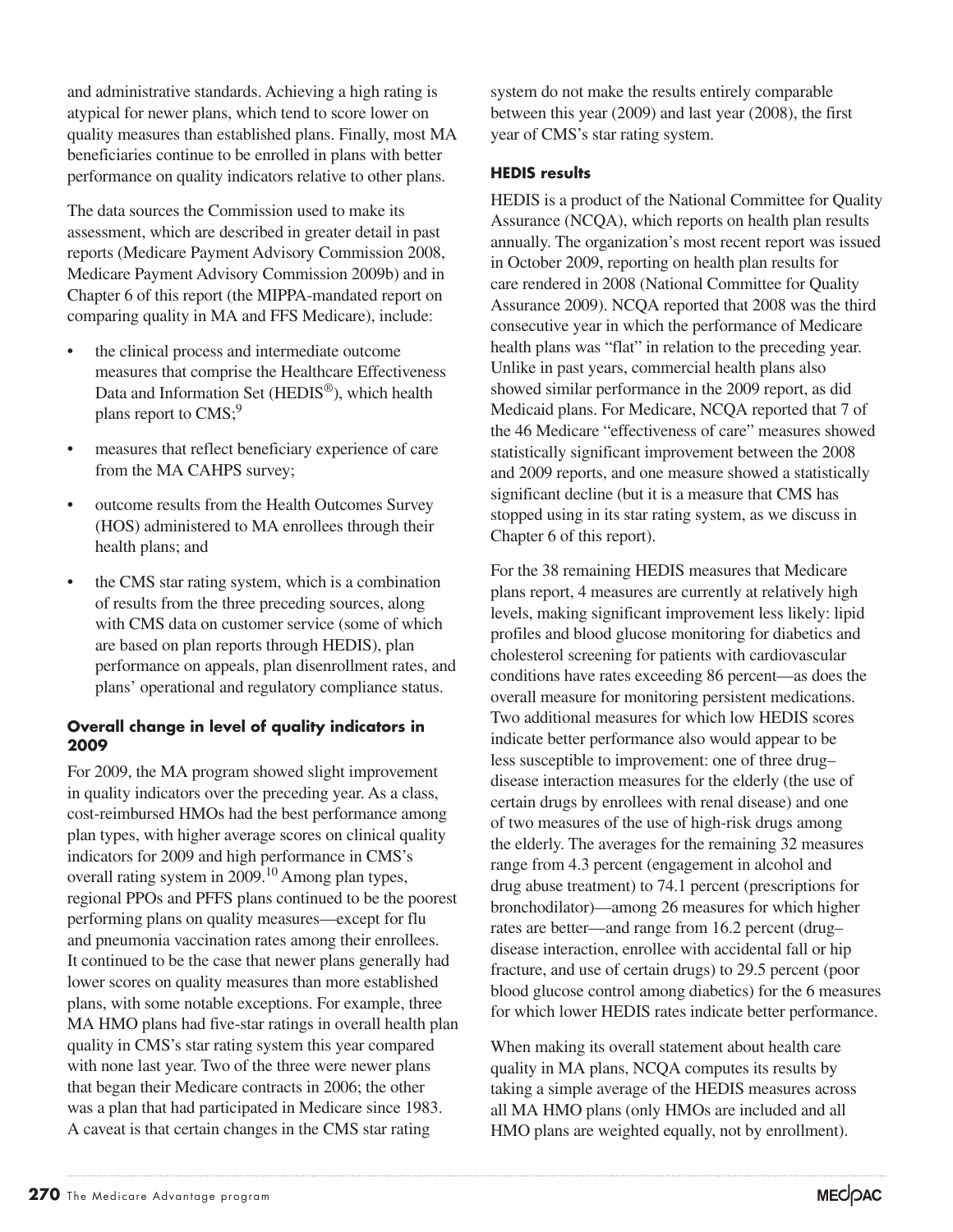PPOs are reported on separately because of the different reporting standards that apply to such plans, which we discuss in greater detail in Chapter 6 of this report. The main difference between HMO and PPO reporting is that CMS currently does not allow PPOs to use medical record review as a component in determining their HEDIS results for the so-called "hybrid" measures, while HMOs can use medical record review in determining their rates for such measures.11 Beginning in 2010, CMS will allow PPOs to use medical record data in reporting HEDIS results for hybrid measures (Centers for Medicare & Medicaid Services 2009c).

NCQA does not currently report results for PFFS plans. PFFS plans will be required to report HEDIS results in 2011 (for care rendered in 2010); however, many PFFS plans report HEDIS results on a voluntary basis already. Unlike HMOs and PPOs, the PFFS HEDIS data are not necessarily audited by NCQA-certified auditors.

**New, smaller plans affect averages** In the March 2009 report, we noted a number of caveats pertaining to the reporting of HEDIS measures on the basis of plan averages. One caveat is that many plans in the 2009 data are new, and newer plans tend to have lower performance on many measures. Of the 267 Medicare HMO plans reporting in the 2009 HEDIS data, 45 plans did not participate in HEDIS 2008 reporting. The 45 newly reporting plans are very small, with a total enrollment of 134,000 in 2008, or an average of about 3,000 members. Such small enrollment prevents plans from reporting certain measures. The reporting rate among these plans for 31 of 46 HEDIS measures is 60 percent or less.12 For the 15 remaining measures, it is more than 90 percent. In addition, eight plans that reported in 2008 did not do so in 2009. Thus, the set of plans reporting in the two years is not exactly the same, and results for the two reporting years are therefore not entirely comparable.

One way to control for the exit and entry of large numbers of plans from year to year, and for the learning curve of new plans in reporting HEDIS results, is to examine a cohort of plans that have reported a value in each of the two measurement years (HEDIS reporting years 2008 and 2009, in this case). This approach yields a slightly different result from one that compares the simple average of all plans in 2008 with that of all plans in 2009 (Table 4-5, p. 272). Of the 46 HEDIS measures, the all-plan approach shows a statistically significant improvement in 7 measures, while the cohort approach shows an improvement in 9 measures.

**Variation across plans in HEDIS measures** As in prior years, our analysis of the HEDIS public use files released by CMS shows great variation among plans in HEDIS scores for individual measures, even among established plans (those that have served as Medicare managed care plans since before 2004). Table 4-6 (p. 273), which shows the HEDIS results for the percentage of MA HMO enrollees with diabetes who received an eye exam, illustrates the variability in scores.

Table 4-6 also shows that the number of HMO plans is now nearly evenly divided between established plans and plans that began participating in MA in 2004 or more recently. In contrast, the number of enrollees in more established plans is greater than in newer plans by a sixto-one ratio. To the extent that the main concern about the state of quality in MA is how well beneficiaries are faring in MA plans, the dominant position of established plans in terms of enrollment (at least in this category of plan type—HMOs) means that most enrollees are in the higher performing plans.

About 10 percent of CCP enrollment is in local PPOs. The performance of these plans in HEDIS is similar to that of HMOs on most measures that can be compared between the two plan types (i.e., the 33 administrative-only HEDIS measures that do not involve medical record review). For nine measures, there are statistically significant differences between the two plan types. Averages for local PPOs are better than HMO averages for seven measures (engagement in alcohol and drug abuse treatment, use of disease-modifying antirheumatic drugs (DMARD therapy) for rheumatoid arthritis, three measures of drug monitoring, and a measure of osteoporosis testing among older women). HMOs have better average scores in managing osteoporosis for women with a fracture and managing the risk of falling. We have noted in the past that the PPO scores may be higher than HMO scores because PPOs may have better administrative record systems as claims-based operations with fewer capitated arrangements with physicians. We have also noted that at least half of the local PPOs in MA are operated by plans that have HMOs in the same market area.

#### **The Consumer Assessment of Healthcare Providers and Systems**

CAHPS is a survey instrument that provides information on respondents' experiences with their health plan and their providers. CAHPS was developed by the Agency for Healthcare Research and Quality (AHRQ). For MA, the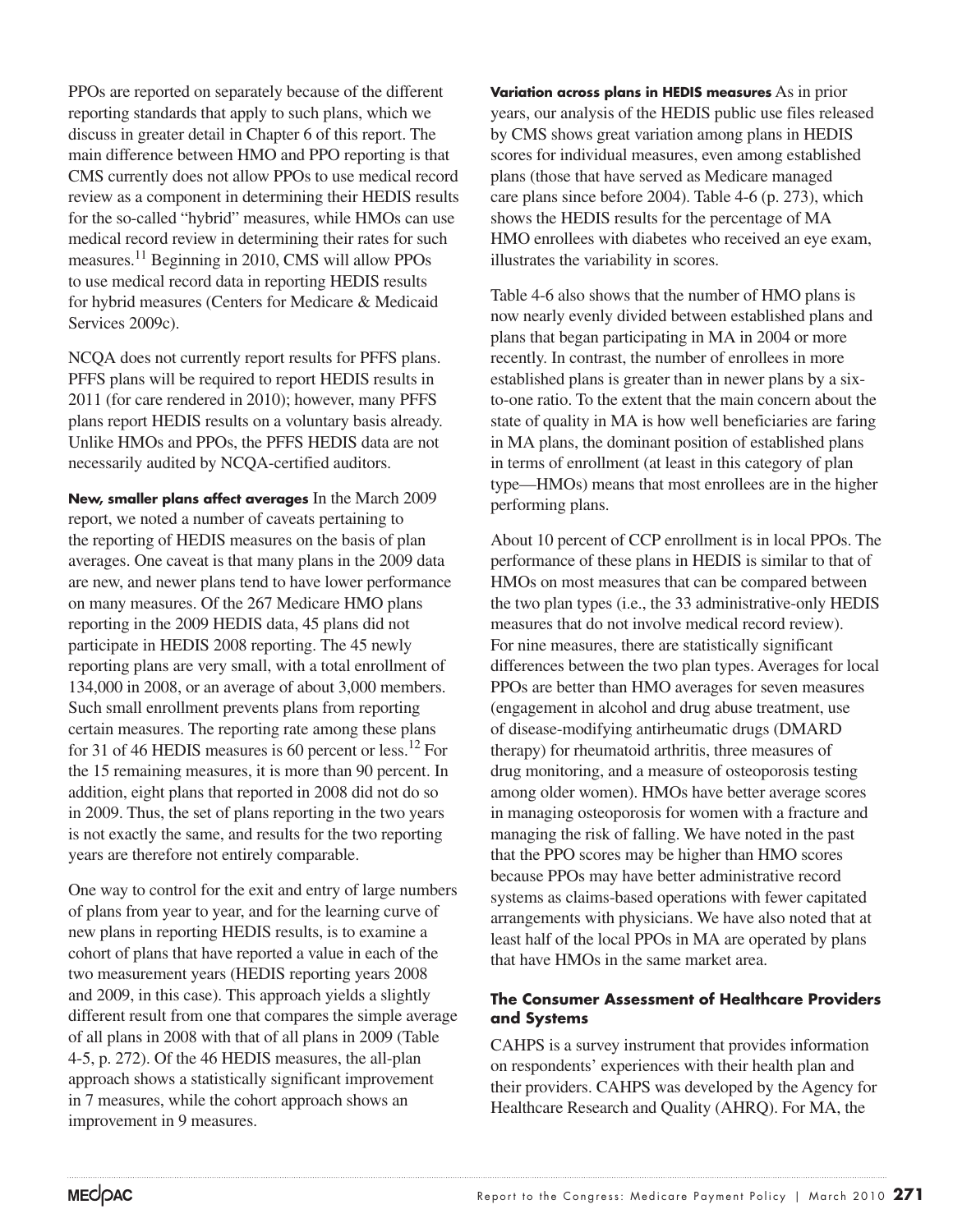#### **4 –5 Medicare Advantage HEDIS® measures with statistically significant changes from 2008 to 2009**

|                                                       | Type of averaging approach | All plan |                       |
|-------------------------------------------------------|----------------------------|----------|-----------------------|
| <b>HEDIS<sup>®</sup></b> measure                      | All plan                   | Cohort   | average rate,<br>2009 |
| <b>Measures that improved</b>                         |                            |          |                       |
| Diabetes care:                                        |                            |          |                       |
| Medical attention for nephropathy                     |                            |          | 87.8%                 |
| <100 LDL-C level                                      |                            |          | 48.6                  |
| Control of blood pressure among hypertensives         |                            |          | 58.5                  |
| Colorectal cancer screening rate                      |                            |          | 53.0                  |
| Fall risk management:                                 |                            |          |                       |
| Discussion (from Health Outcomes Survey)              |                            |          | 31.3                  |
| Management (from Health Outcomes Survey)              |                            |          | 57.8                  |
| Monitoring of persistent medications:                 |                            |          |                       |
| Digoxin                                               |                            |          | 90.4                  |
| <b>Diuretics</b>                                      |                            |          | 87.1                  |
| ACE inhibitors or ARBs                                |                            |          | 86.7                  |
| Anticonvulsants                                       |                            |          | 67.5                  |
| Persistence of beta blocker use after a heart attack* | ✓                          |          | 79.7                  |
| <b>Measure that declined</b>                          |                            |          |                       |
| Initiation of alcohol or drug addiction treatment*    |                            |          | 45.8                  |

Note: HEDIS® (Healthcare Effectiveness Data and Information Set), LDL–C (low-density lipoprotein cholesterol), ACE (angiotensin-converting enzyme), ARB (angiotensin receptor blocker). All-plan average rates are the 2009 levels for the measures (e.g., the percent of diabetics receiving medical attention for nephropathy—either a screening test or evidence of nephropathy being treated). All-plan averaging includes results for any HMO plan reporting in either year. Cohort averaging uses only results from plans reporting in both the 2008 and 2009 reporting period. Statistical significance determined by two-tailed t-test (p≤0.05). \*CMS does not use these measures in its star rating system because they apply to so few enrollees.

Source: MedPAC analysis of CMS HEDIS® data.

CAHPS survey consists of questions aggregated into the following six domains:

- how well doctors communicate
- getting care quickly
- getting needed care without delays
- health plan information and customer service
- overall rating of health care quality
- overall rating of health plan quality

For each of these domains, the 2009 CAHPS results showed little or no change from 2008 results. Medicare plan results were generally equal to or better than commercial (adult) plan results. For example, in both 2008 and 2009, 90 percent of MA plan enrollees surveyed said they "usually" or "always" got needed care, compared

with 86 percent among commercial plan enrollees. On "how well doctors communicate," the result for MA enrollees reporting in both years was "usually" or "always" 94 percent of the time, which was the same rate for commercial plan adult enrollees in 2009. MA enrollees rated their plans higher overall than commercial enrollees. In both 2008 and 2009, 59 percent of MA enrollees gave their plan a rating of 9 or 10, compared with 36 percent and 38 percent of the adult commercial enrollees in the respective years (Agency for Healthcare Research and Quality 2009).

CAHPS is the source of the MA HEDIS measure for flu vaccinations for enrollees age 65 and over, and pneumonia vaccination rates (enrollees age 65 and over who report ever having been vaccinated for pneumonia) for the 2008–2009 period (Table 4-7). The Medicare.gov website reports these rates for FFS Medicare as well as for plans. There is wide variation in the rates of vaccination across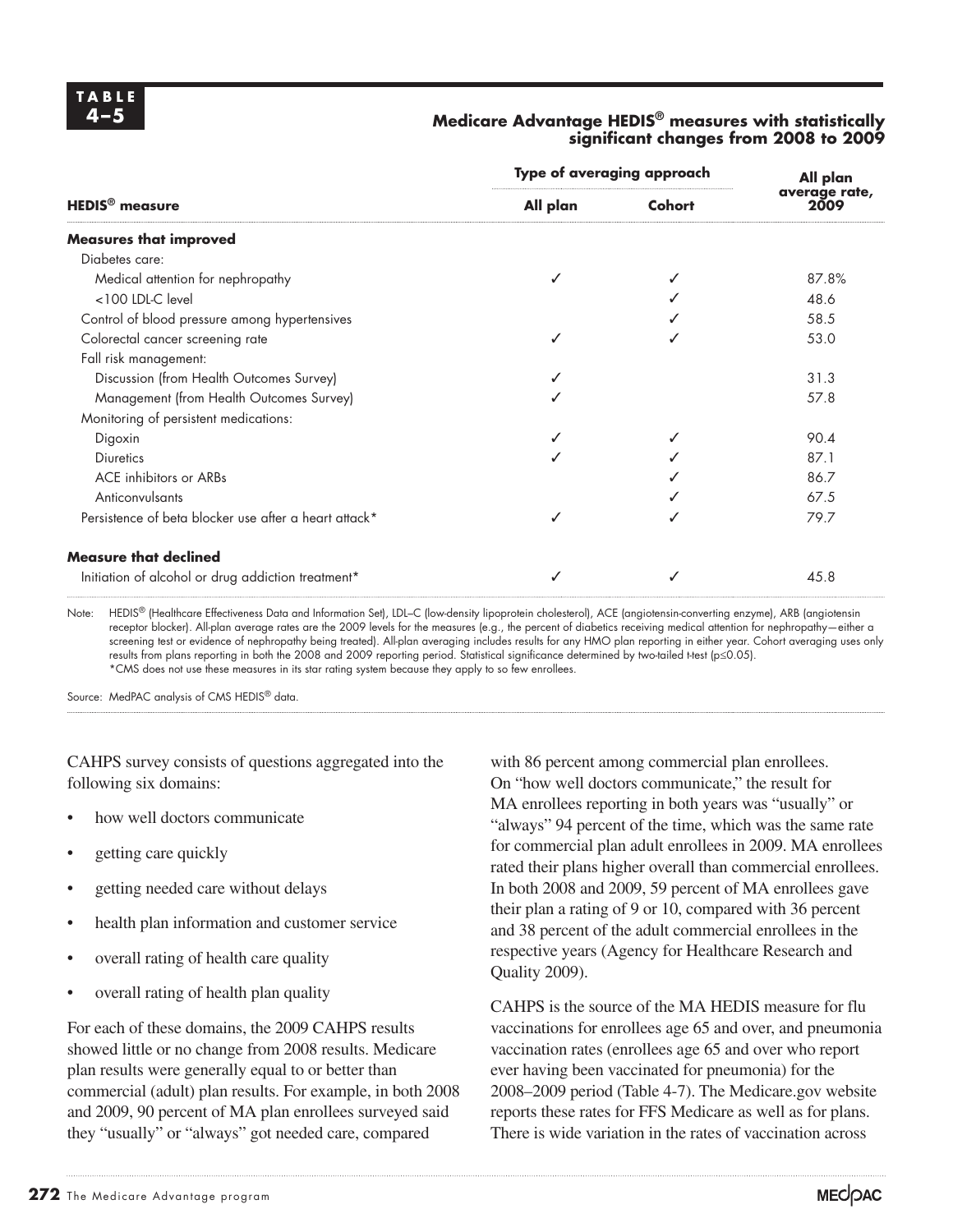geographic areas in FFS and wide variation across plans and plan types.13 Unlike their performance on other quality indicators, some PFFS plans had high rates of immunization among their enrollees that were comparable to rates in coordinated care plans.

#### **Health Outcomes Survey**

The HOS is a longitudinal survey of self-reported health status among MA enrollees over a two-year period. For each plan in the MA program, a randomly selected sample of enrollees is surveyed in a given year and are resurveyed two years later to measure changes in physical and mental health. Two-year-change scores are calculated and beneficiaries' physical and mental health status is categorized as better, the same, or worse than expected based on a predictive model, taking into account riskadjustment factors and death. When results are reported, a plan is deemed to have better or poorer outcomes if the plan's results on the physical or mental health measures are significantly different from the national average across all plans.

The most recent HOS results for the 2006–2008 cohort show that no plans were classified as outliers in physical health status changes for their enrollees—that is, the physical health status changes were within expected ranges and not significantly different from the average across all plans. For mental health, 2 of the 187 reporting plans showed better-than-expected mental health outcomes and 10 showed worse-than-expected mental health outcomes.

HOS results are posted at the Medicare.gov website in a different format than on the HOS website. The



**4 –6 Rates of eye exams for diabetics in Medicare HMOs, 2009**

|                                         | Established<br><b>HMO</b><br>plans | New<br>HMO<br>plans |
|-----------------------------------------|------------------------------------|---------------------|
| Rate of eye exams for diabetics, HEDIS® |                                    |                     |
| Average                                 | 67%                                | $.54\%*$            |
| Median                                  | 67                                 | 54                  |
| Minimum                                 | 36                                 | 9                   |
| Maximum                                 | 89                                 | 89                  |
| Number of plans                         |                                    |                     |
| Reporting this measure                  | 143                                | 133                 |
| Not reporting this measure              | 2                                  | 3                   |
| Fritollment**                           | 5,876,640                          | 930,136             |
| Average enrollment per plan             | 53,141                             | 5,140               |

Note: HEDIS® (Healthcare Effectiveness Data and Information Set). Established HMOs are plans beginning Medicare operations in 2003 or earlier; new HMOs are plans beginning as Medicare contractors in 2004 or later. \*Statistically significant difference (p<0.01). \*\*Data as of mid-2009.

Source: MedPAC analysis of CMS HEDIS® data.

Medicare.gov Medicare Options Compare website presents the HOS results as a star rating and as the percentage of beneficiaries reporting maintained or improved health. At this site, across 176 plans, HOS results ranged from 57 percent to 73 percent of plan enrollees reporting maintenance or improvement of physical health. Although a CMS-sponsored analysis of



#### **4 –7 Ranges of vaccine rates by MA plan type**

|                      |                | Flu            | Pneumonia      |         |  |
|----------------------|----------------|----------------|----------------|---------|--|
| <b>Plan type</b>     | <b>Minimum</b> | <b>Maximum</b> | <b>Minimum</b> | Maximum |  |
| MA plans             |                |                |                |         |  |
| Cost-reimbursed HMOs | 73%            | 87%            | 73%            | 92%     |  |
| Other HMOs           | 23             | 88             | 3              | 88      |  |
| Local PPOs           | 20             | 79             | 6              | 80      |  |
| <b>Regional PPOs</b> | 57             | 77             | 58.            | 79      |  |
| <b>PFFS</b>          | 53             | 83             |                | 79      |  |

Note: MA (Medicare Advantage), FFS (fee-for-service), PPO (preferred provider organization), PFFS (private fee-for-service). Rates are given at the plan contract level for MA and by geographic area in Medicare FFS.

Source: MedPAC analysis of CMS downloadable medicare.gov data for Medicare Options Compare.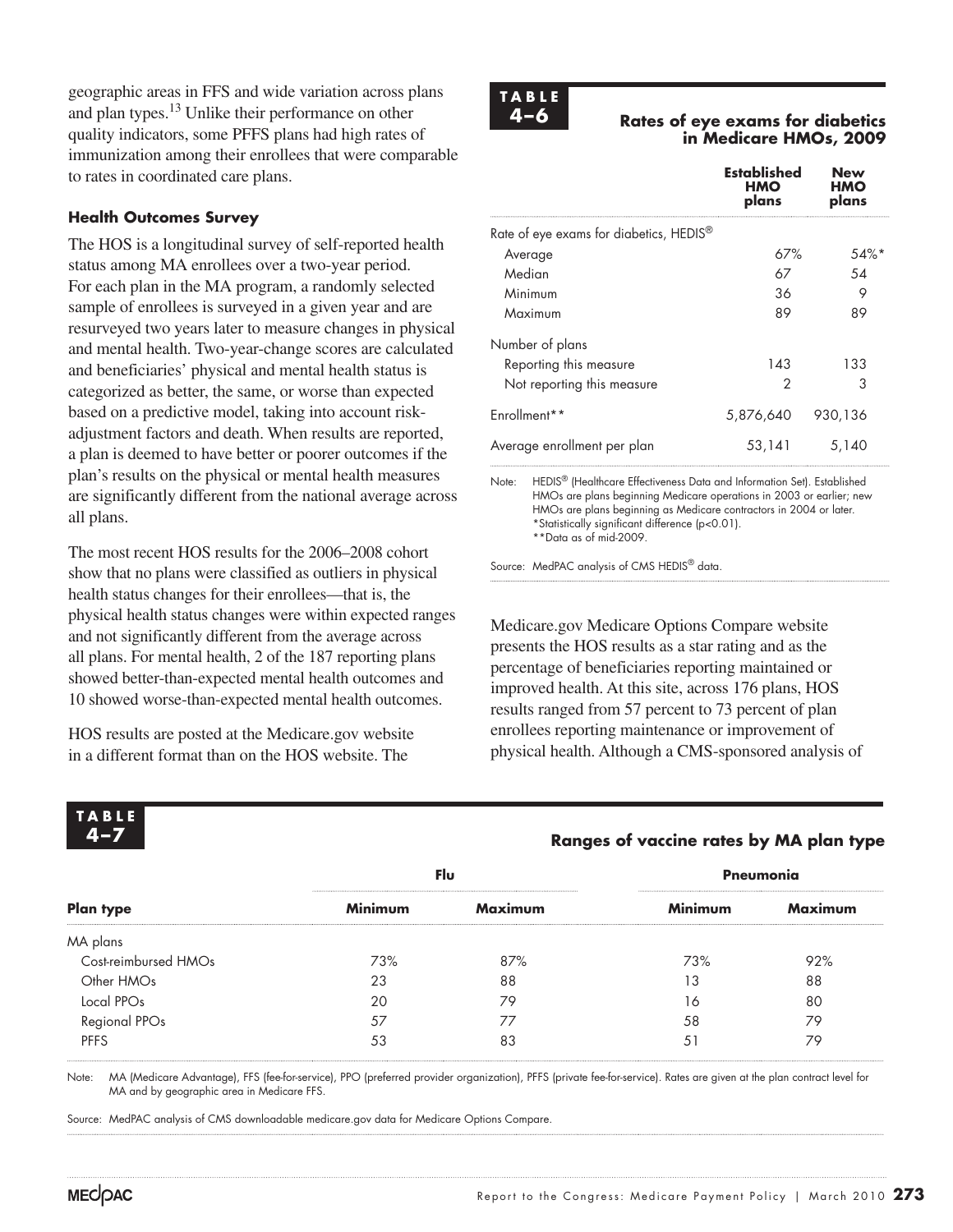

#### Note: PPO (preferred provider organization), PFFS (private fee-for-service).

Source: MedPAC analysis of CMS star ratings for overall plan quality.

HOS results showed no statistically significant difference among plans at the 95 percent confidence level for enrollees' physical health changes, the Medicare.gov website distinguishes two levels of performance in the physical health category. All but four plans received a 4-star rating for "improving or maintaining physical health." The four plans in the lower range—those with only 57 percent to 59 percent of their enrollees reporting improved or maintained physical health—received a 3-star after a heart a in this extensor. rating in this category.

#### CMS star ratings for overall plan quality

In 2008, CMS instituted a star rating system for MA plans and stand-alone drug plans. One category of stars is for "overall health plan quality," which in 2008 was composed particular measures. Wi of measures or results from HEDIS, CAHPS, and HOS and appeals information from an independent review entity. Because of two changes in the rating system, this year's  $\frac{1}{2}$  consistent the changes are not directly comparable to the star performat. ratings given to plans last year. First, the components of  $\Gamma$  components  $\Gamma$ the star rating system were expanded for the 2010 open enrollment period to include information about complaints

that CMS tracks and CMS-required corrective action plans. Second, a subset of HEDIS measures is used to determine the star ratings, and CMS has removed from the star rating system several HEDIS measures owing to small numbers and the consequent lack of statistical reliability (as we discuss in Chapter 6). The measures previously used but no longer included are depression medication management, mental illness measures, and persistence of beta blocker use after a heart attack.

 $\frac{1}{2}$  CMS assigns star ratings in each of the subdomains of the larger "overall plan quality" category through algorithms comparing performance across plans. Plans EWS instituted a star rating system for MA plans<br>delays draw time along One estatemy of stars is for particular measures. Within each subdomain a tolerance level is set for the number of measures that can be absent reformation from HEDIS, CAHPS, and HOS and<br>information from an independent review on the black selection of the black selection of the black selection of rating for the subdomain. CMS also takes sustained good performance over time into account. The subdomains have the following descriptive labels in the Medicare Options Compare data:

staying healthy: screenings, tests, and vaccines;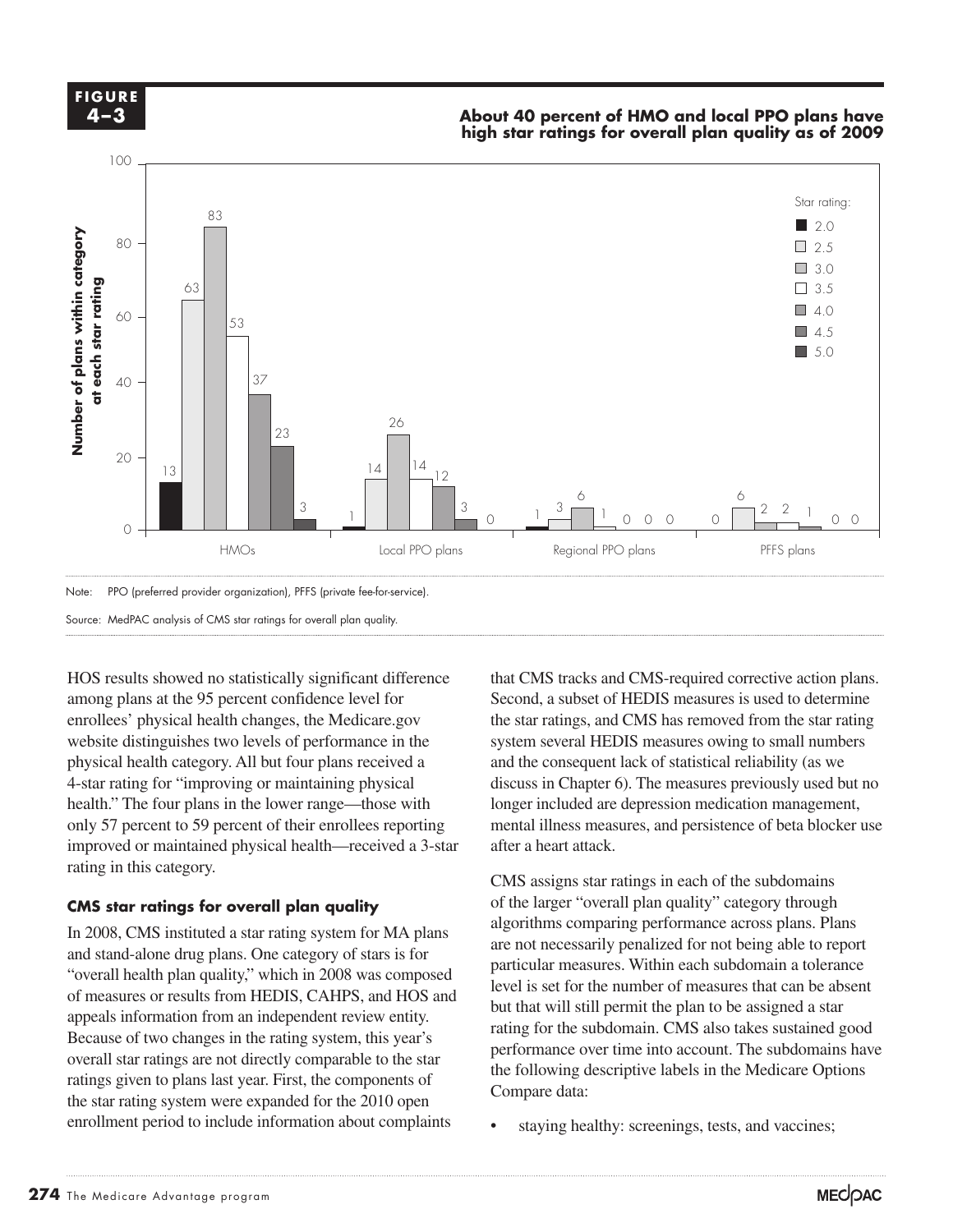#### **4 –8 Among the three plans with 5-star ratings in overall quality for 2009, two have many individual components of quality that are unrated**

|                                                                             | <u>siai isiniga isi maiviasai isinpenemi</u> |                                                 |                                                 |                                    |                                               |  |  |
|-----------------------------------------------------------------------------|----------------------------------------------|-------------------------------------------------|-------------------------------------------------|------------------------------------|-----------------------------------------------|--|--|
| <b>Components by plan</b>                                                   | <b>Components</b><br>with 5 stars            | <b>Components</b><br>with fewer<br>than 5 stars | Percent of<br>rated<br>components<br>at 5 stars | Number of<br>unrated<br>components | Percent of<br>components<br>with no<br>rating |  |  |
| Individual clinical quality of care and<br>outcome components (19 measures) |                                              |                                                 |                                                 |                                    |                                               |  |  |
| Plan A                                                                      | 9                                            | 8                                               | 53%                                             | 2                                  | 11%                                           |  |  |
| Plan B                                                                      | ♦                                            |                                                 | 60                                              | 9                                  | 47                                            |  |  |
| Plan C                                                                      | 2                                            | 5                                               | 29                                              | 12                                 | 63                                            |  |  |
| Adding the 14 nonclinical components<br>(33 cumulative total measures)      |                                              |                                                 |                                                 |                                    |                                               |  |  |
| Plan A                                                                      | 18                                           | 12                                              | 60                                              | 3                                  | 9                                             |  |  |
| Plan B                                                                      | 17                                           | 4                                               | 81                                              | 12                                 | 36                                            |  |  |
| Plan C                                                                      |                                              | 8                                               | 58                                              | 14                                 | 42                                            |  |  |
|                                                                             |                                              |                                                 |                                                 |                                    |                                               |  |  |

**Star ratings for individual components**

Note: Plans can receive a maximum of 5 stars for each component of the overall rating. The maximum overall rating is 5 stars, consisting of an average of each component, with some adjustments by CMS.

Source: MedPAC analysis of CMS star rating data.

- managing chronic (long term) conditions;
- ratings of health plan responsiveness and care;
- health plan members' complaints, appeals, and choosing to leave the health plan; and
- health plans' telephone customer service.

As indicated by the labels for each subdomain, the overall plan quality star rating is not exclusively a rating of clinical quality but includes patient experience measures, customer service results, and level of adherence to regulatory requirements. We illustrate this point below in discussing the three plans with the highest overall quality star ratings.

The star ratings for 2009 range from 2 to 5 (on a 0 to 5 scale), with 3 plans—all of them HMOs—having an overall quality star rating of 5. In addition, a little more than 40 percent of HMO plans—constituting about half of the MA HMO enrollment—had ratings of 3.5 stars or higher (Figure 4-3, enrollment distribution not shown). A similar situation held for local PPO plans (41 percent of plans with 47 percent of local PPO enrollment were at 3.5 or above).

As in past years, cost-reimbursed HMO plans as a class had the best results on quality indicators, as indicated by

their star ratings for the current year (all 280,000 enrollees of rated plans in this class were in plans with star ratings of 3.5 or higher (not shown in Figure 4-3)). PFFS plans and regional PPOs had the poorest results in the CMS star ratings. One of 11 rated regional PPOs had a rating of 3.5 stars (and none was higher), with 9 percent of regional PPO enrollment. One PFFS plan had a 4-star rating (2 percent of enrollment), 2 were 3.5-star plans (2 percent of enrollment), and 2 were 3-star plans (1 percent of enrollment). The 6 PFFS plans with a 2.5-star rating in overall quality included 95 percent of the PFFS enrollment in rated plans. PFFS plans also had the largest proportion of enrollees in plans that were either too new to be rated or had insufficient data for a star rating—45 percent of PFFS enrollees as of late 2009 were in such plans (compared with 8 percent among local PPOs and about 1 percent among HMOs and regional PPO plans; data not in figure). Thirty PFFS plans were classified as not having enough data for an overall quality score, which in part reflects the small number of plans reporting HEDIS data on a voluntary basis and the consequent inability of CMS to determine an overall quality score because of the absence of HEDIS data.

How the final star rating is determined can be illustrated with the example of the three plans that in 2009 had a 5-star rating for overall plan quality (Table 4-8). The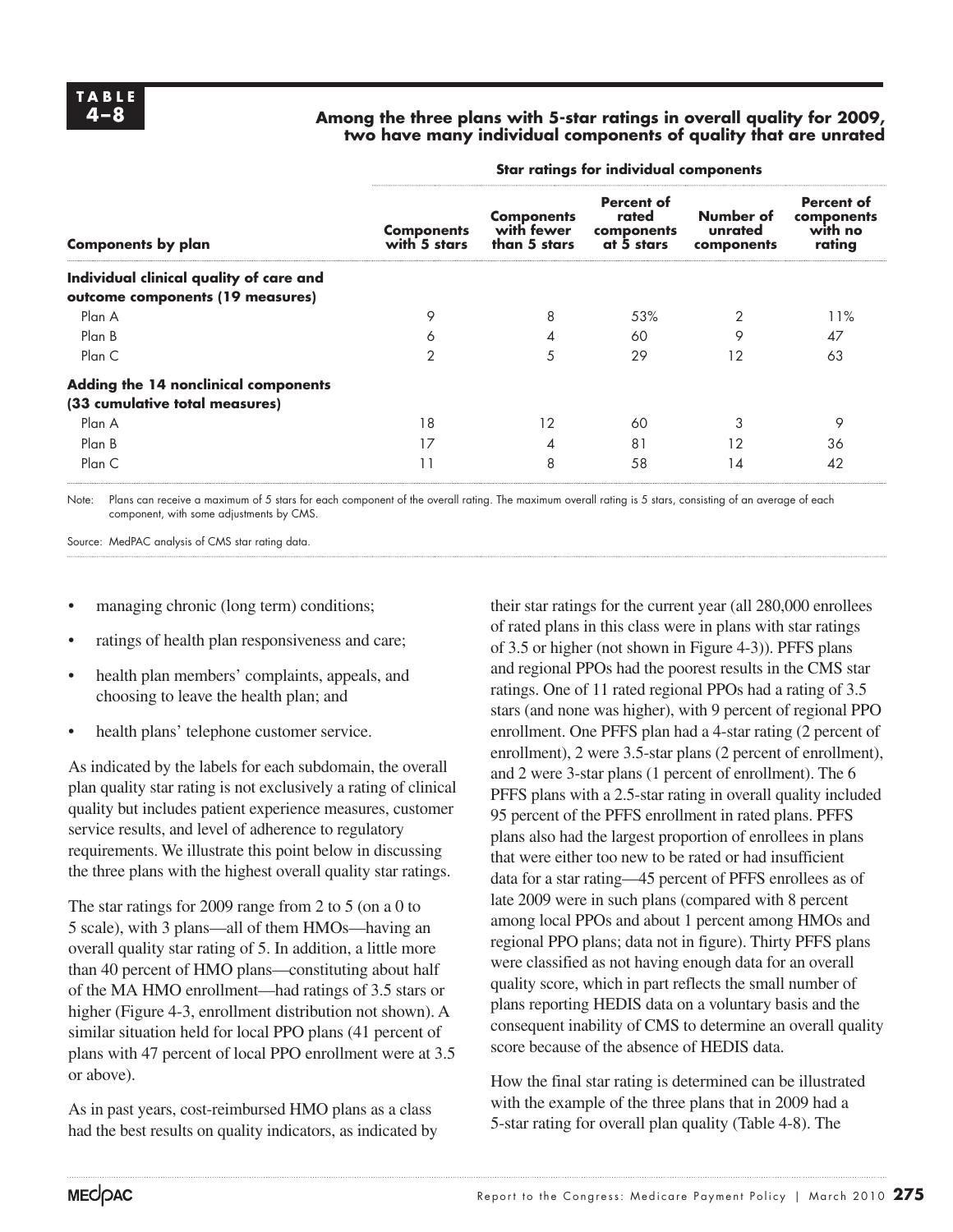overall rating is composed of several quality measures, each of which is rated. The clinical quality components that make up the rating system include measures that CMS designates as "screening, tests, and vaccines" (12 measures, such as HEDIS screening measures) and "managing chronic conditions" (7 measures, such as HEDIS measures of care for diabetics). The three highly rated plans did not report, or were not required to report, certain measures. One plan was primarily at the 5-star level because of its good performance in nonclinical components, such as responsiveness to member

complaints and CAHPS ratings of care. That plan (shown as Plan C in Table 4-8) received a 5-star rating for only 2 of 19 clinical quality measures, had fewer stars for 5 measures, and had no rating for 12 measures. In contrast, the plan received a 5-star rating for 9 nonclinical measures. For the cumulative total of clinical and nonclinical measures, the plan received 5 stars for slightly more than half its ratings (58 percent) and no rating for a substantial proportion (42 percent) of the star system's measures, either because of insufficient data or because the plan was not required to report the measure. ■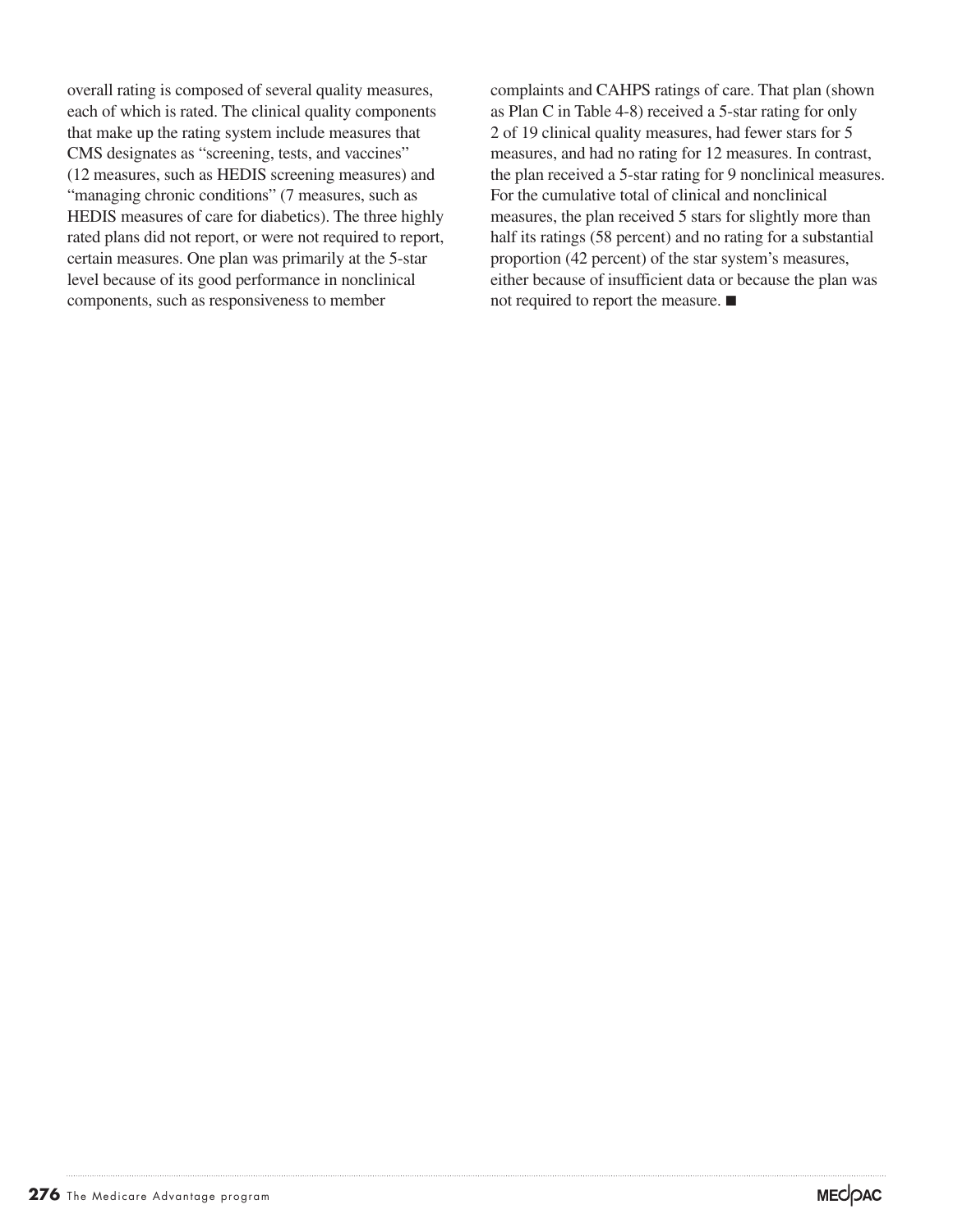#### **Endnotes**

- 1 We define urban counties as those in a metropolitan statistical area; all other counties we classify as rural. To match more closely the designation of nonfloor and floor counties (including the urban floor), we use the metropolitan statistical area status of counties as of 2002, before changes in the designation of counties in 2003.
- 2 Mike McCallister, chief executive officer of Humana as quoted in the *Wall Street Journal*: "For example, we got very big very fast in a product called private fee-for-service in Medicare Advantage. We knew it would be the first product to come under pressure, because it was more of an insurance approach than a management approach. So … we also began the process of building networks across the U.S. And sure enough, on Jan. 1, 2011, private fee-for-service as we know it by and large will disappear. Second stick in the ground, we realized we won't be paid above-Medicare rates forever, so how do we make the business work if that's the case? At the end of the day we have to be able to deliver services to these seniors at 15% under the traditional Medicare program." (*Wall Street Journal* 2009).
- 3 The hold-harmless payments are required by the Deficit Reduction Act of 2005 as a phase-out of extra payments made to plans to compensate for lower payments under the current risk-adjustment system. The hold-harmless payments added 0.9 percent to benchmarks in 2009 and 0.1 percent in 2010. After 2010, the hold-harmless payments will be eliminated.
- 4 There is some interaction between FFS and MA that can affect the comparisons. The MA program can reduce expenditures in the Part D program. Since bids for both standalone prescription drug plans and MA drug plan bids make up the overall national average Part D bid and affect Medicare's payments to drug plan sponsors, lower average bids by MA plans somewhat reduce federal program spending for Part D. There can also be interaction between the two sectors in the form of spillover. For example, many physicians care for both MA enrollees and beneficiaries in traditional FFS. Physicians who practice in a managed care setting as well as in FFS Medicare may adopt more efficient practices as plan providers and could use the same practices in providing care to FFS enrollees, potentially reducing FFS costs (see discussion in Chapter 6).
- 5 A plan can also choose to offer benefits beyond the traditional Medicare benefit package funded by beneficiary premiums. The discussion of enhanced benefits in the text does not include premium-funded benefits.
- 6 The \$132 figure for FFS is for beneficiaries without end-stage renal disease, a very small proportion of whom are enrolled in MA plans. The figure given for cost-sharing reduction in MA plans is before adjustment for administration and profit. The MA figure is not strictly comparable to the FFS cost-sharing figure because the MA figure represents an actuarial value that is applied toward a plan's cost of providing the Medicare Part A and Part B benefit, a cost that can be lower than FFS costs in a given area. The FFS figure is the national average actuarial value of cost sharing. However, the two figures are roughly comparable, and a comparison serves to indicate that MA enrollees do have reduced cost sharing in MA plans, but there is still cost sharing associated with the Part A and Part B benefit in MA.
- 7 A plan's administrative costs include items such as member service activities, provider contracting, provider relations, medical management, quality improvement activities, information systems, claims processing, marketing, and other nonmedical costs. Administrative costs vary from plan to plan. PFFS plans are likely to have high administrative costs associated with claims processing but little if any costs associated with provider contracting. Generally, an HMO with salaried physicians that owns its own hospitals may have little in the way of claims processing costs, while a PPO has both claims processing and provider contracting costs. Plans that serve employer-group enrollees exclusively generally have much lower marketing costs than plans that enroll Medicare beneficiaries individually.
- 8 Because we do not take into account the loading factor for Part D benefits that is determined through the Part D bid, the \$63 net figure is slightly higher than if we had applied the Part D loading factor to the benefit enhancements of drug coverage. If the Part D loading factor is similar to the MA bid loading factor, the net value of enhanced benefits would be in the range of \$61 across all plans.
- 9 HEDIS reporting also includes measures that are collected through the two beneficiary surveys. HEDIS results for flu vaccination rates, pneumonia vaccines, and smoking cessation advice are from the CAHPS survey; HEDIS includes HOS results for fall risk management, osteoporosis testing, management of urinary incontinence, and advice on physical activity.
- 10 The discussion of quality in the Medicare health plan program includes cost-reimbursed plans authorized under section 1876 of the Social Security Act. The payment section of this chapter does not include section 1876 cost plans. All section 1876 cost plans are HMOs, as required by law. Such plans are paid the reasonable cost of providing services to their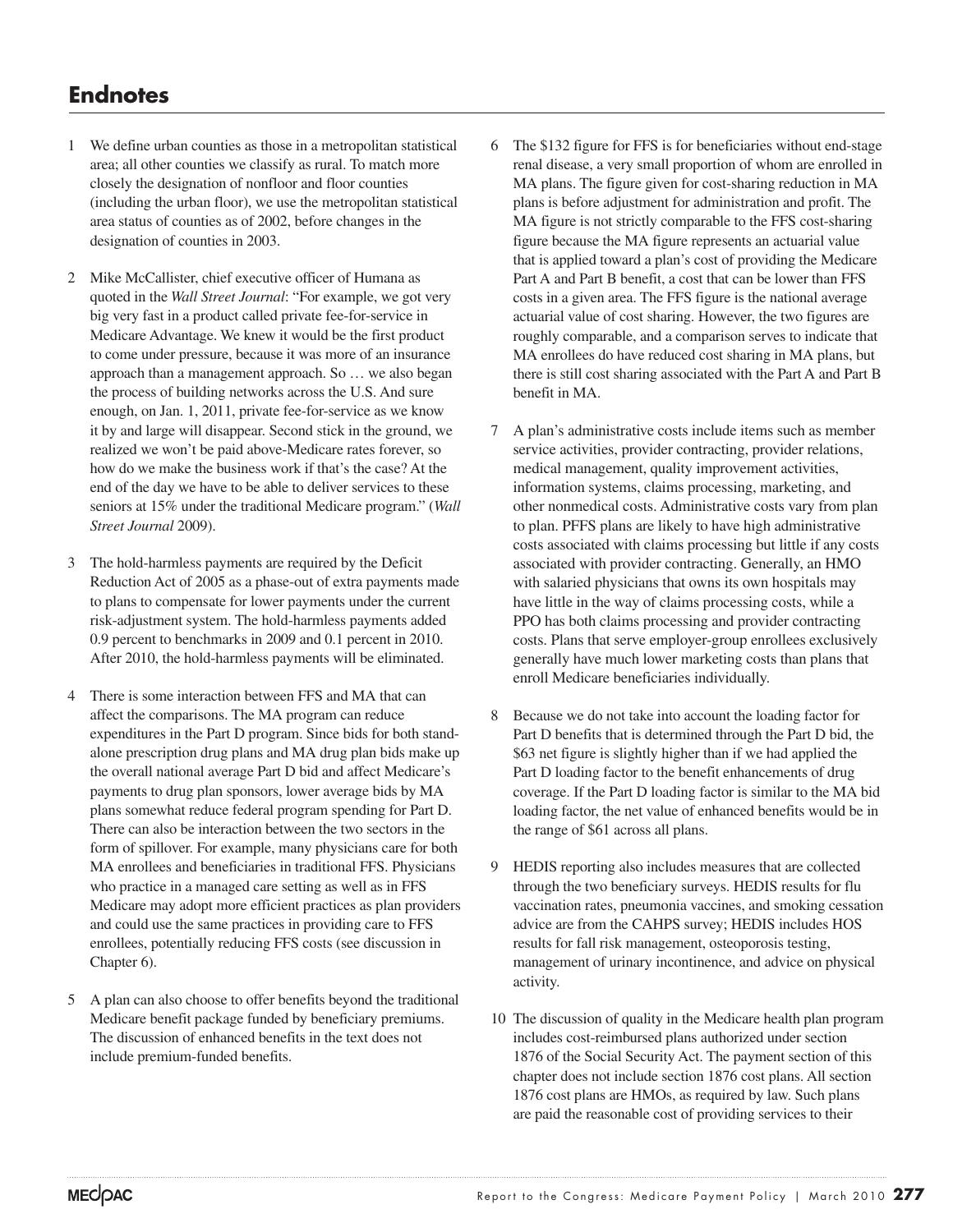Medicare enrollees, based on cost reports the plans submit. Quality requirements apply to cost plans and both NCQA and CMS track and report the performance of these plans.

- 11 Although a statutory provision permits Medicare PPOs to report only on the care rendered through network providers, CMS staff have indicated that PPOs report HEDIS measures for both in-network and out-of-network providers.
- 12 For example, only 1 of the 45 newly reporting HMO plans, with 33,000 enrollees, reports a result for the percentage of enrollees with persistent use of beta blockers after a heart attack. It is one of the measures for which NCQA found a statistically significant improvement in results for Medicare

plans between 2008 and 2009, but it is also one of the measures that CMS has stopped including in the plan star rating system because the measure applies to so few enrollees within a plan.

13 The flu and pneumonia vaccine rates are reported for FFS at the state level in CAHPS. Some states report at the substate level. For example, California and New York have rates reported for six areas. Eleven states show substate reporting in the Medicare.gov CAHPS data. The flu vaccination rates within the FFS geographic areas nationwide reported at Medicare.gov ranged from 29 percent to 77 percent; pneumonia vaccination rates ranged from 26 percent to 76 percent.